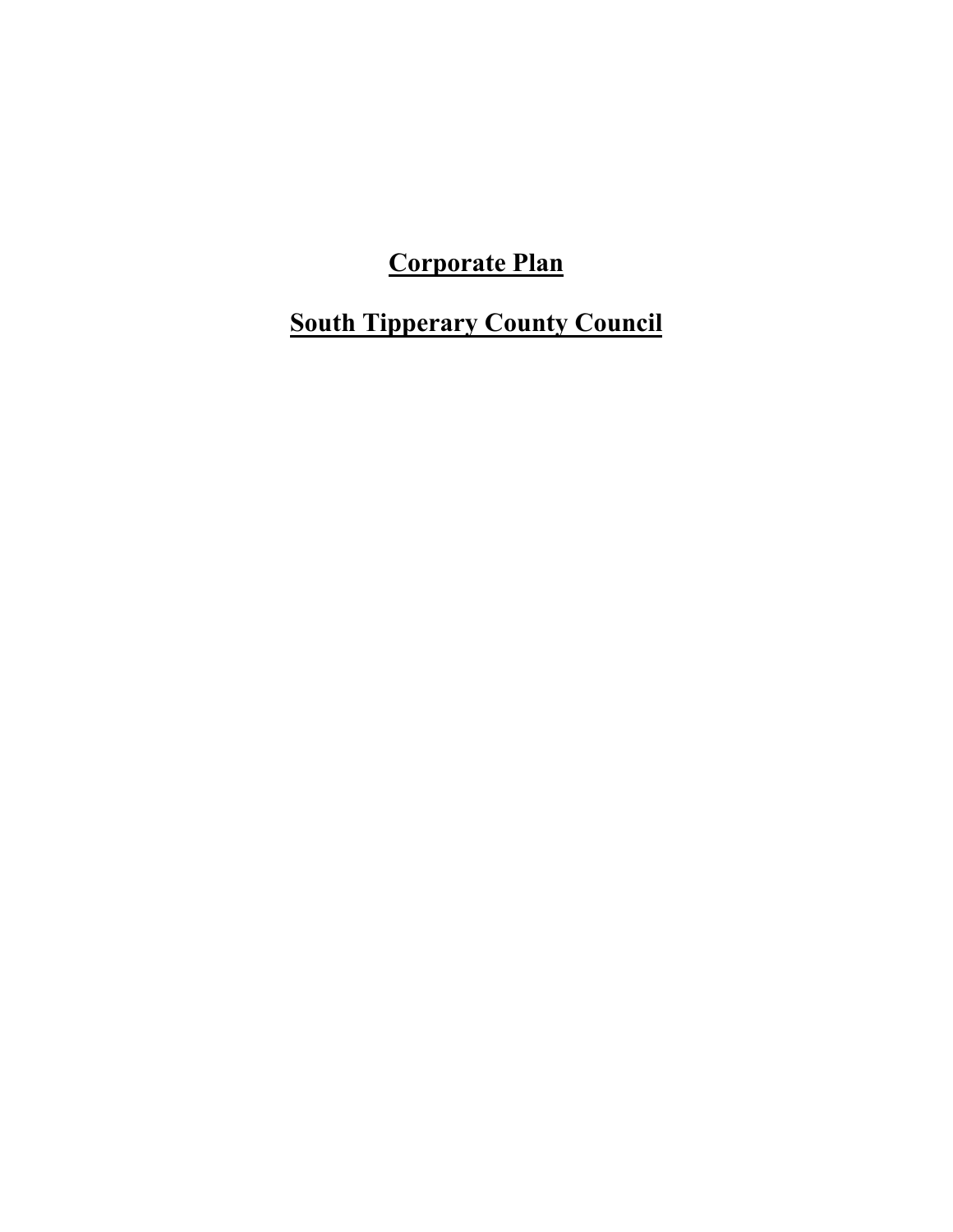# **Mission Statement**

To lead the development of South Tipperary for present and future generations.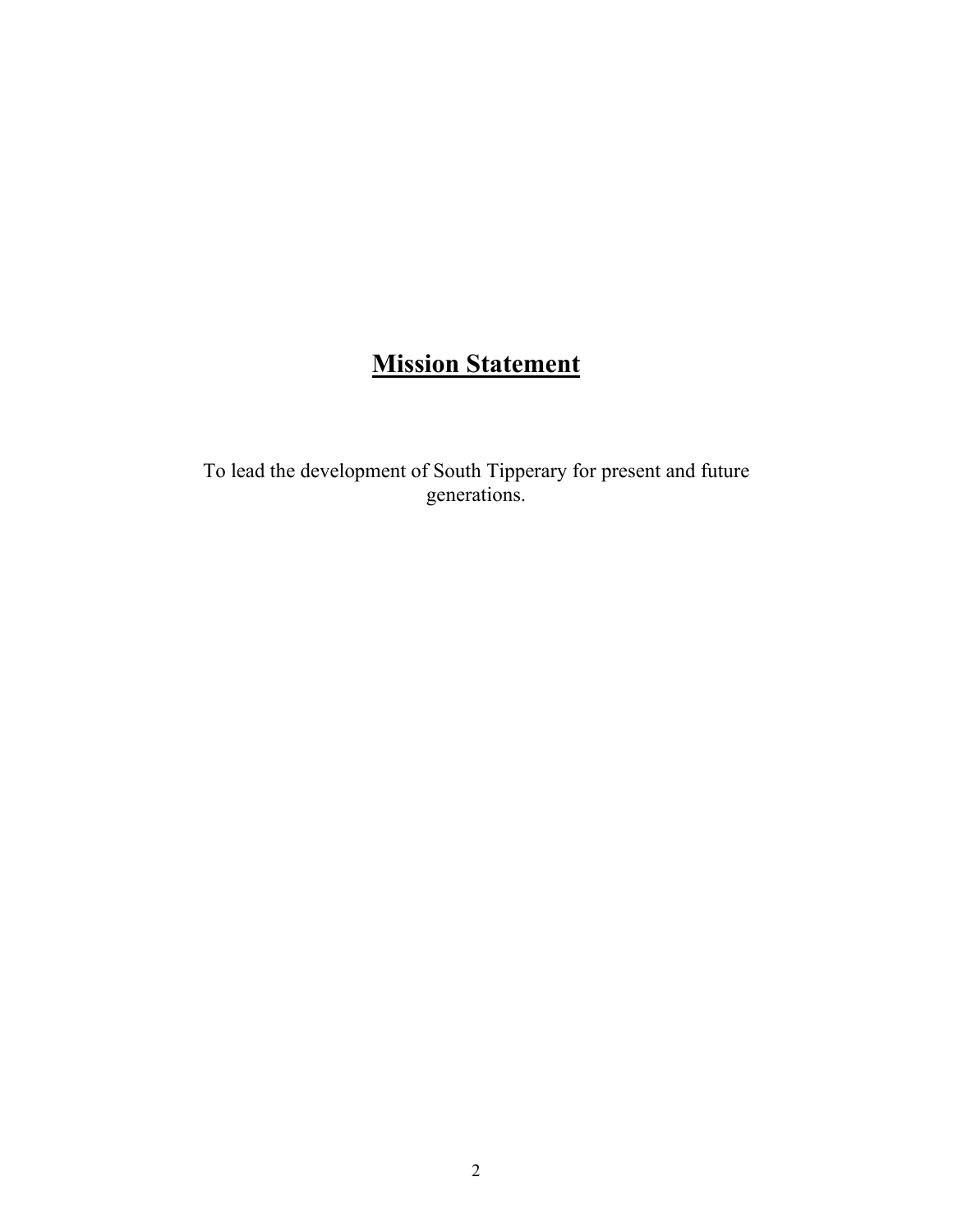### Introduction

The preparation of the a new Corporate Plan provides an opportunity for South Tipperary County Council to examine how it manages its leadership role in the development of South Tipperary for present and future generations.

The Corporate Plan process allowed us to consider and review our mission statement, core values and corporate objectives. As part of the process, we were also mindful of the challenges facing this local authority, such as delivering on important elements of the National Development Plan, retaining a customer and citizen focus, and addressing issues of social inclusion and sustainable development. Having done so, it seemed appropriate to reflect the new core values and corporate objectives across all our areas of service delivery. The objectives for each service are supported by strategies which illustrate how the objectives will be achieved.

A thorough consultation process was engaged in for the preparation of this plan, which included Members, management and employees working on a partnership basis.

With this process now undertaken, we are confident that with the commitment and support of all those we work with, we can positively lead the development of South Tipperary over the next five years.

 $\mathcal{L}_\text{max}$  and the contract of the contract of the contract of the contract of the contract of the contract of

**Mattie McGrath, M.C.C. Edmond O'Connor, Cathaoirleach. County Manager.**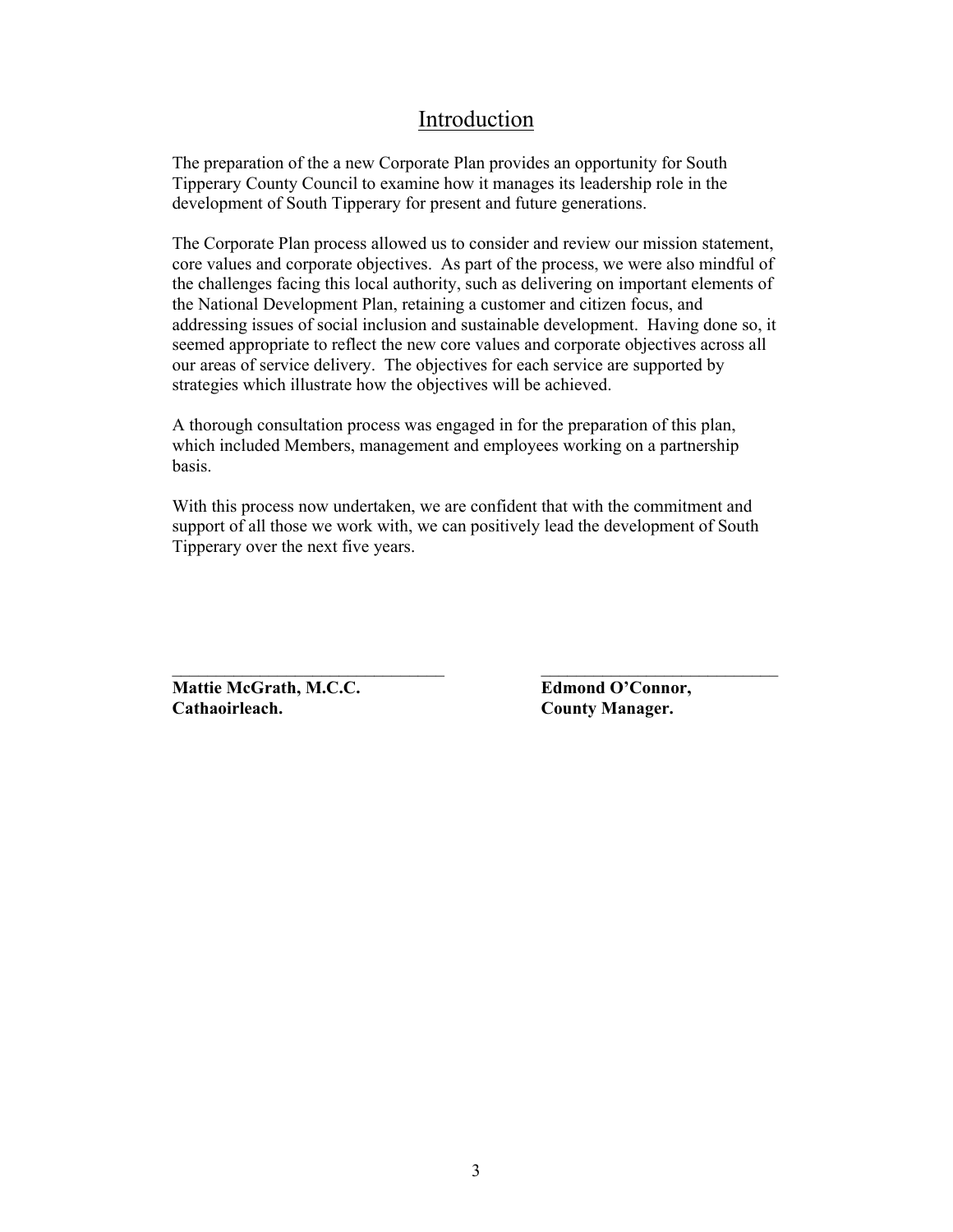### Mandate

The role of the County Council impacts on all who live in the county in varying ways from the quality of the environment in which we live to our social, economic and cultural infrastructure.

In addition to providing essential quality services the County Council has a wider role to play in the community. As the primary elected body in the county the County Council is the only organisation with the necessary democratic legitimacy to speak for the people of South Tipperary and to represent the county in broader fora.

This advocacy and leadership role on behalf of the people and communities of South Tipperary also involves regular contact with central government, its departments and agencies and liaison with a wide range of regional organisations which impact on South Tipperary. The strong role played by the County Council in relation to operation of the County Development Board and Strategic Policy Committee system has helped to integrate the delivery of services and enhance democracy in the county.

The continued development of social partnerships is now, more than ever, an important part of the way we operate.

South Tipperary County Council also has an overall responsibility to the people it serves. In this regard it is vital that we work in close co-operation with our colleague local authorities of Clonmel Borough Council and the Town Councils of Carrick-on-Suir, Tipperary and Cashel for the delivery of quality services.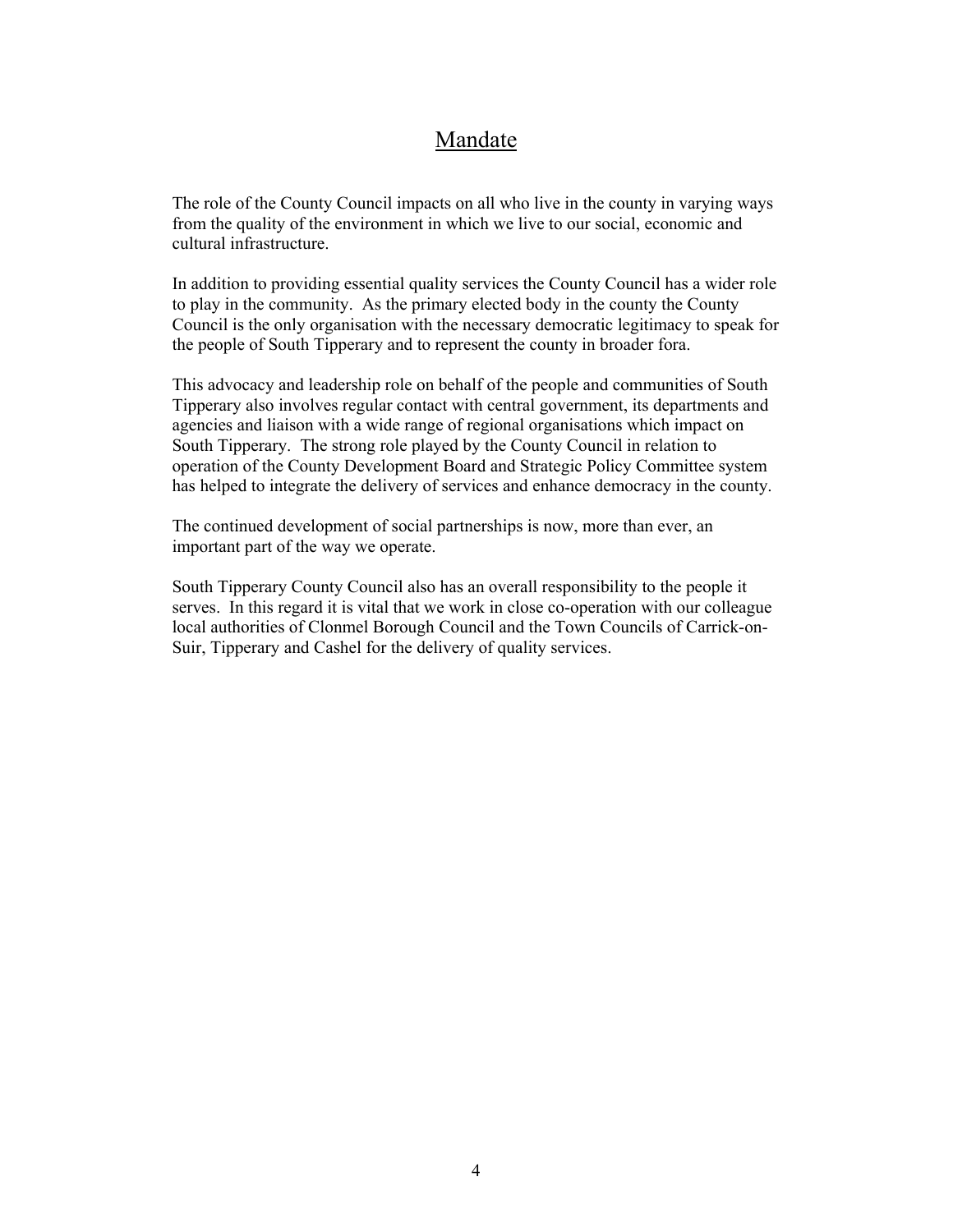# Council Members

| <b>Name and Address</b>                         | Tel. No.   | <b>Political Party</b> |
|-------------------------------------------------|------------|------------------------|
|                                                 |            |                        |
| <b>Cahir Electoral Area</b>                     |            |                        |
| Liam Ahearn, Ballindoney, Grange, Clonmel       | 052-38142  | <b>Fine Gael</b>       |
| Michael Anglim, Ballylaffin, Ardfinnan          | 052-66170  | <b>Fianna Fail</b>     |
| Seanie Lonergan, Garryroan, Cahir               | 052-42094  | Labour                 |
| <b>Mattie McGrath, Mullough, Newcastle</b>      | 052-36352  | <b>Fianna Fail</b>     |
| <b>Cashel Electoral Area</b>                    |            |                        |
| <b>Jack Crowe, Convent Cross, Dundrum</b>       | 062-71145  | <b>Fine Gael</b>       |
| Roger Kennedy, Camus, Cashel.                   | 062 61296  | <b>Fianna Fail</b>     |
| Sean McCarthy, John Street, Cashel.             | 062-61129  | <b>Fianna Fail</b>     |
| Tom Wood, 27 Main Street, Cashel.               | 062-63142  | <b>Non-Party</b>       |
| <b>Clonmel Electoral Area</b>                   |            |                        |
| Tom Ambrose, Dun Mhuire, 7 Melview, Clonmel.    | 052-22581  | <b>Fianna Fail</b>     |
| Pat English, Churchview, Rathronan, Clonmel.    | 052-24014  | <b>Non-Party</b>       |
| Derry Foley, Garryroe, Clonmel                  | 052-70927  | <b>Fine Gael</b>       |
| Pat Norris, Rathronan, Clonmel                  | 052-22878  | <b>Fianna Fail</b>     |
| Sean Nyhan, 5 Davis Avenue, Clonmel             | 052-22285  | <b>Fine Gael</b>       |
| <b>Billy Shoer, 16 Albert Street, Clonmel.</b>  | 052-26769  | <b>Non-Party</b>       |
| Phil Prendergast, 6 Marlfield Road, Clonmel     | 052-24380  | <b>Non-Party</b>       |
| <b>Fethard Electoral Area</b>                   |            |                        |
| Denis Bourke, Castle Park, Carrick-on-Suir.     | 051-641338 | <b>Fianna Fail</b>     |
| John Fahey, Graystown, Killenaule               | 052-56349  | <b>Fine Gael</b>       |
| Denis Landy, Mainstown, Carrick-on-Suir         | 051-641641 | Labour                 |
| <b>Susan Meagher, Shangarry, Ballingarry</b>    | 052-54163  | <b>Fianna Fail</b>     |
| Michael O'Brien, Rathkenny, Drangan, Thurles    | 052-52169  | <b>Fine Gael</b>       |
| Eddie O'Meara, Ballydonnell, Mullinahone        | 052-53229  | <b>Non-Party</b>       |
| <b>Tipperary Electoral Area</b>                 |            |                        |
| John Crosse, Donohill Cross, Tipperary.         | 062-76105  | <b>Fine Gael</b>       |
| Joe Donovan, Moneynaboola, Aherlow              | 062-56232  | <b>Fianna Fail</b>     |
| Michael Fitzgerald, Rathclogheen House, Golden. | 062-72136  | <b>Fine Gael</b>       |
| Christy Kinahan, 19 Cashel Road, Tipperary.     | 062-52134  | <b>Non-Party</b>       |
| Michael Maguire, Lattin, Tipperary.             | 062-55129  | <b>Fianna Fail</b>     |
|                                                 |            |                        |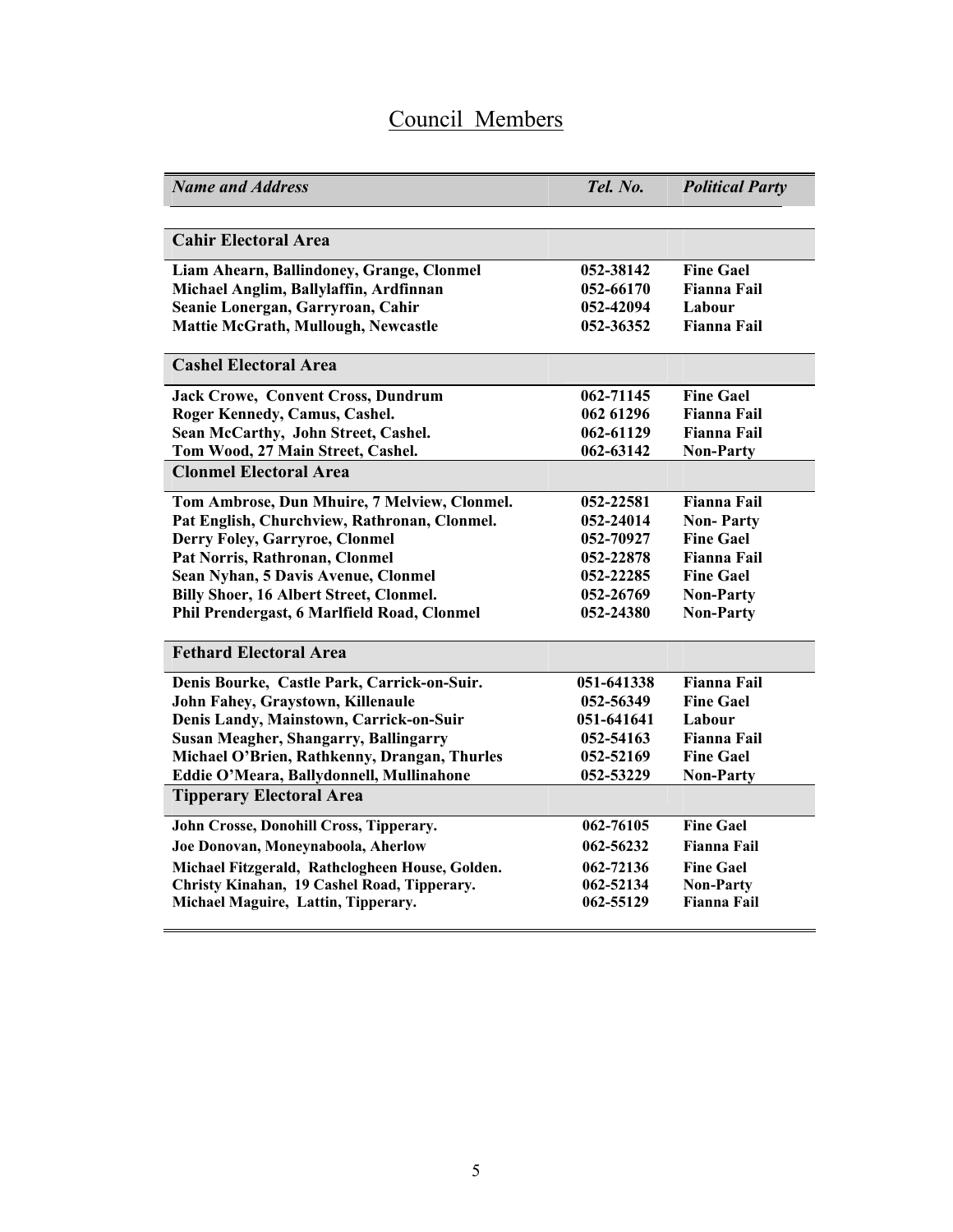### **History**

### **1.1 Historical Context**

South Tipperary County Council was established under the Local Government Act, 1898. The inaugural meeting of the Council was held on  $22<sup>nd</sup>$  April, 1898 in the Courthouse, Clonmel. Today there are 26 elected members representing the 5 Electoral Areas of Cahir, Cashel, Clonmel, Fethard and Tipperary.

The headquarters are situated at Áras an Chontae, Emmet Street, Clonmel. The Council also has Area Offices in Cahir, Carrick-on-Suir, Cashel and Tipperary.

### **1.2 Our Services**

South Tipperary County Council is a multi-purpose, multi-faceted organisation with a vital role in providing key services for a population of some 79,000 in an area of 872 sq. miles. The delivery of these services is underpinned by the core values and corporate objectives set out in this document.

The functions and services of the Council are classified into eight programme groups, a broad outline of which is set out hereunder:-

#### Housing and Building:

Assessment of housing needs, provision and management of local authority housing, facilitating the provision of voluntary housing, assistance to persons housing themselves or improving their houses, accommodation of travellers, and enforcement of certain housing standards and controls.

#### Road Transportation and Safety:

Road maintenance and improvement, public lighting, traffic management, safety education, registration and taxation of vehicles and licensing of drivers.

#### Water Supply and Sewerage:

Provision and maintenance of quality water supply and sewerage schemes, public conveniences and assistance towards the provision of piped water supply and/or sewerage facilities.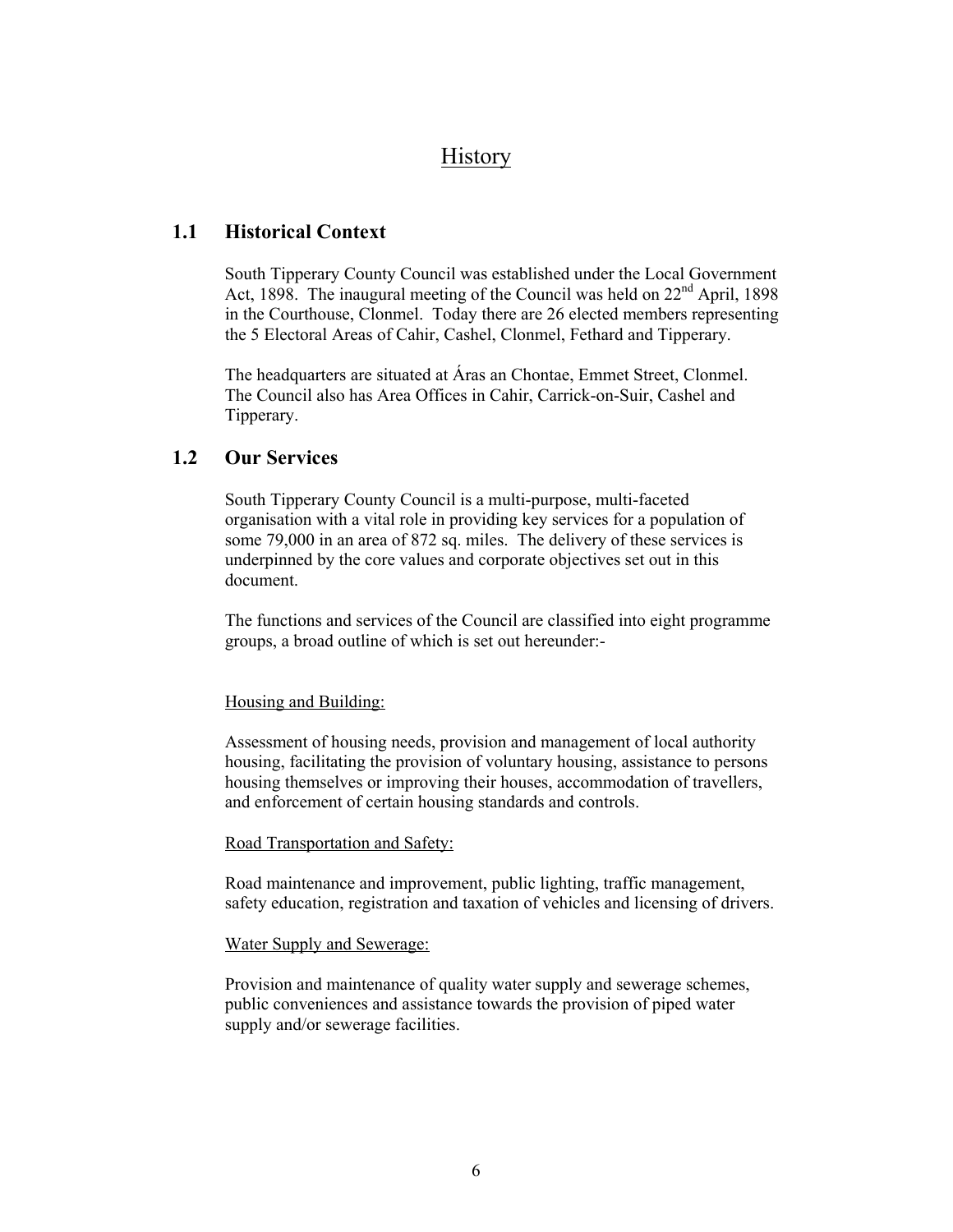#### Development Incentives and Controls:

Physical planning policy, control of new development and building, conservation of built and natural environment, promotion of industrial and other development.

#### Environmental Protection:

Waste collection and disposal, burial grounds, civil defence, safety of structures and places, fire protection, removal of dereliction, pollution control.

#### Recreation and Amenity:

Swimming pools, libraries, parks, open spaces, recreation centres, art centres, museums, conservation and improvement of amenities.

#### Agriculture, Education, Health and Welfare:

Contribution to Joint Drainage Committees, Vocational Education Committee, contribution to Health Board, higher education grants and other services of a social and community nature.

#### General:

Financial management, community and enterprise development, local elections, register of electors, consumer protection, information technology.

### **1.3 Coat of Arms**

The Coat of Arms incorporating the motto for South Tipperary "Vallis Aurea Suriensis", "The Golden Vale of the Suir", reflects the history, culture and geographic features of the area.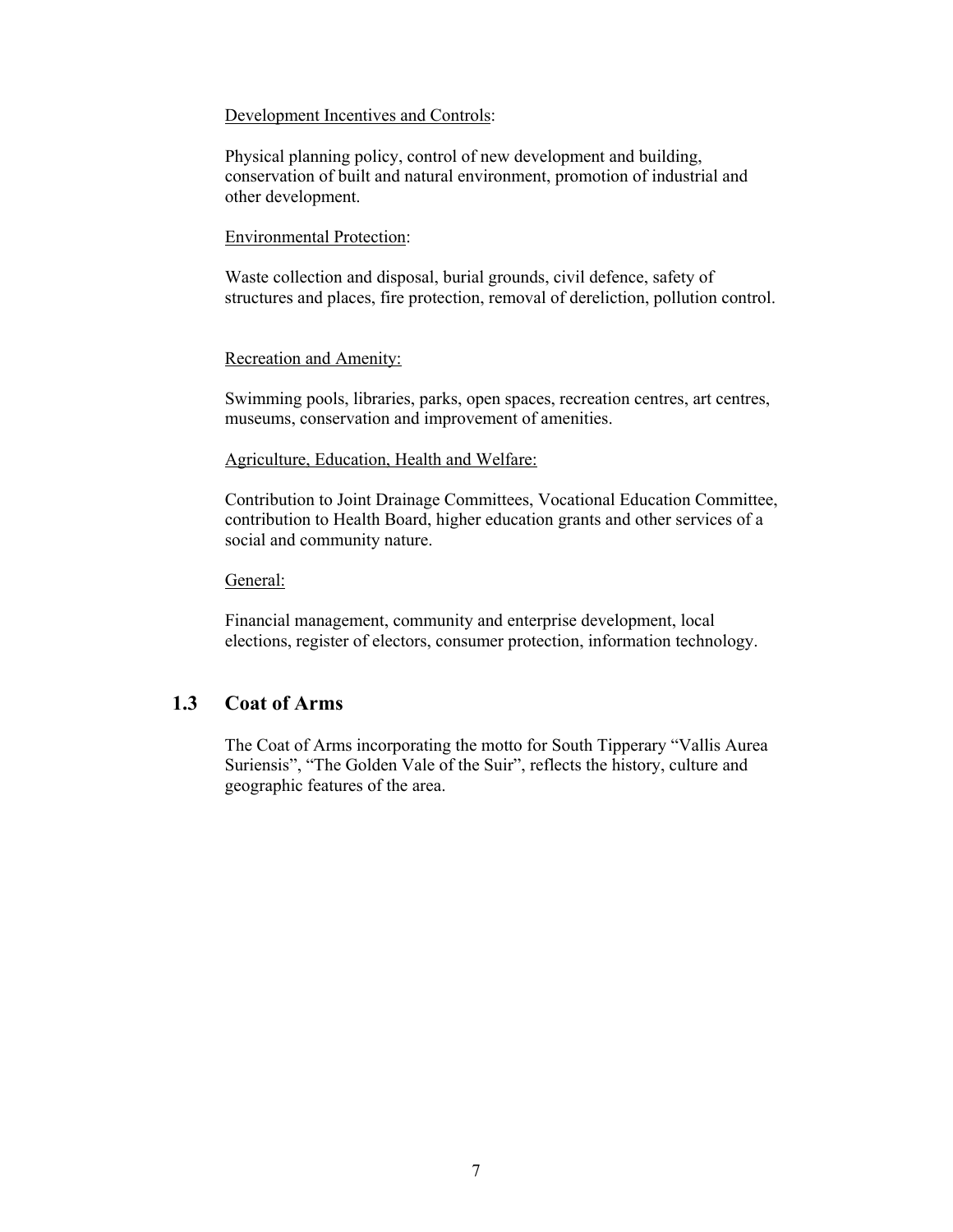# Operating Environment

South Tipperary County Council's most important role is to lead the development of the county. The way in which we can ensure the delivery of this role is constantly changing. Factors which influence change include Government policies, resources, inter agency co-operation and public expectation.

The environment in which South Tipperary County Council operates has a significant bearing on its ability to fulfil its mandate effectively. The capacity of the Council to achieve its objectives will depend on this environment and the availability of sufficient finance, staff and other resources. Developing legislative requirements may also have major implications for the delivery of service. Other critical success factors include:-

- General performance and competitiveness of the Irish economy,
- Government decisions in the allocation of resources,
- Objectives of the post 2006 National Development Plan,
- $\Box$  Capacity of all partners to buy into locally agreed priorities
- $\Box$  Securing the availability of an appropriately skilled workforce, the creation of investment opportunities.

We must have regard to such critical success factors, which are both challenging and appropriate. We also need to take account of all relevant Council policies including the County Development Plan, County Strategy, the Housing Strategy and the Waste Management Strategy.

The Council has developed a greater focus on policy, strategy and flexibility. Change demands that we examine and challenge existing practices on a continuous basis. To meet our goals we need strong leadership and commitment by the elected members, management and employees. We will continue to foster the ability of all concerned with the delivery of our objectives through ongoing training and development, the use of technology, improved communications, team working and flexibility.

South Tipperary County Council will continue to develop its services in a strategic manner and will operate in an open and transparent way. We will endeavour to achieve the objectives set out in this plan with the co-operation of our members, staff and the public of South Tipperary.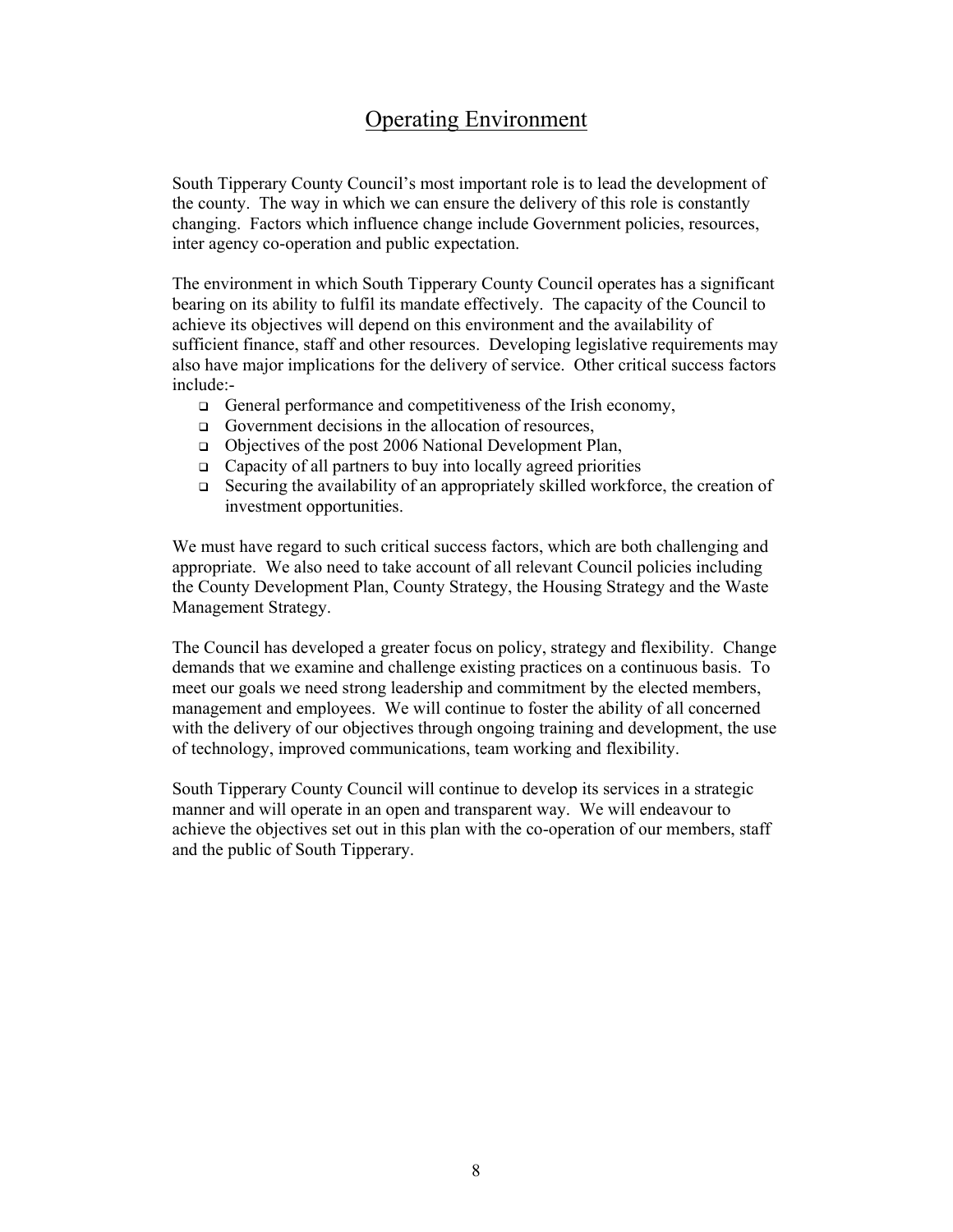### Corporate Objectives

### **Civic Leadership**

To maintain and strengthen the leadership role of local government and ensure cohesive economic, social and sustainable development of the county.

### **Our Customers**

To ensure quality service to our customers, setting standards for responsiveness, efficiency and cost effectiveness.

#### **Our Employees**

To value our employees, ensure a safe supported working environment, nurture partnership, optimise efficiency, encourage teamwork with a strong stakeholder focus.

### **Economic and Physical Environment**

To promote the development of our physical infrastructure to facilitate sustainable economic and social development and to protect and enhance our environment.

### **An Inclusive Society**

To promote equal access to opportunities in co-operation with other public, local development and social partners.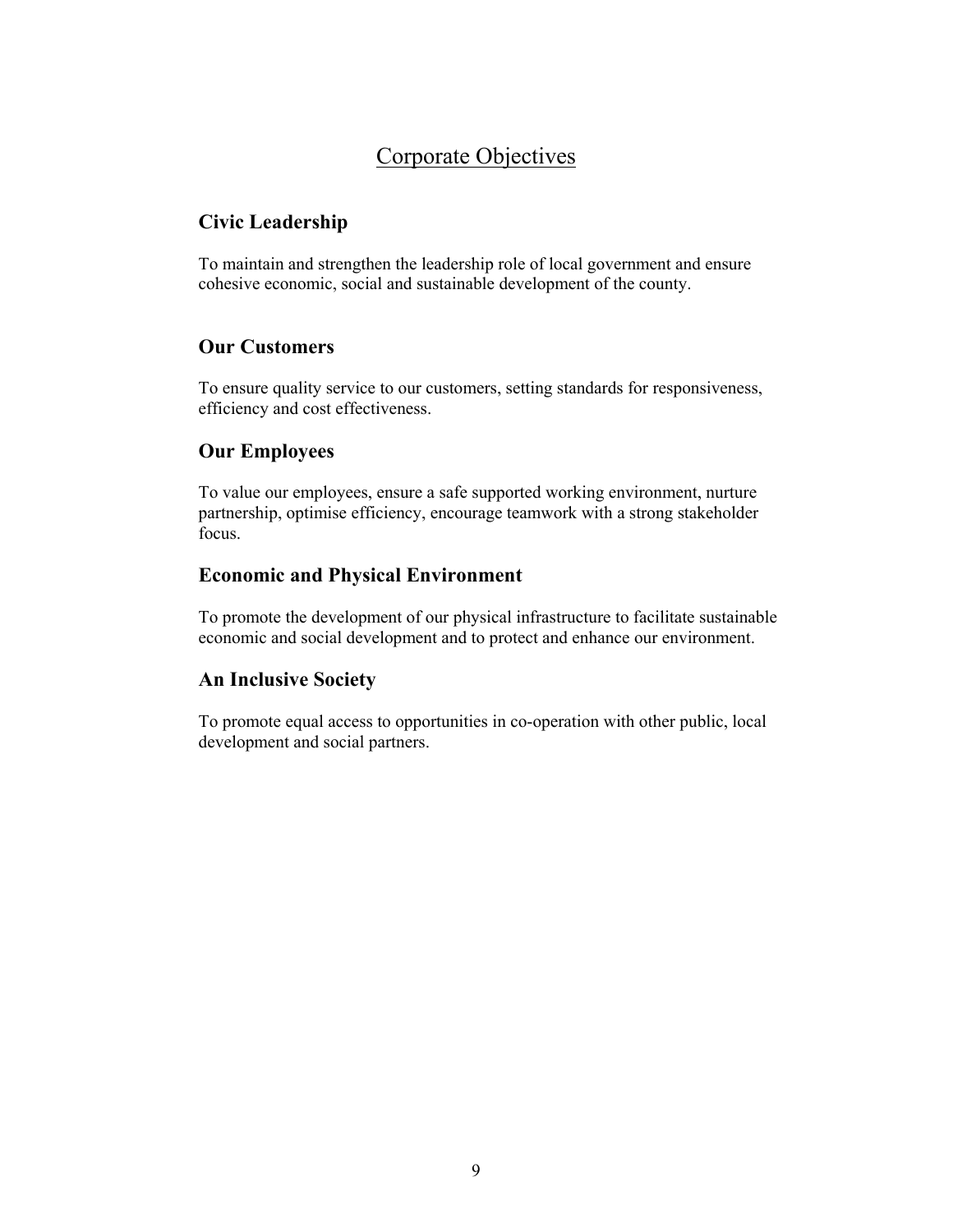# Core Values

All our work and activities are guided and underpinned by the following core values and principles of operation:

- Placing our customers and their needs at the centre of our activities, taking into account their views, aspirations and concerns.
- Recognising the role and function of elected County, Borough and Town Councillors and Strategic Policy Committee members as an integral part of the democratic structure of our system of local Government.
- Acknowledging the role of all our employees and promoting a sense of pride in the workplace.
- Striving for quality and excellence in all the services we provide and delivering all of these services with integrity, fairness, effectiveness, efficiency, transparency and accountability.
- Promoting economic, social and cultural development in South Tipperary.
- Striving for value for money, the maximisation of resources, availing particularly of the opportunities provided by new technology and strategic partnerships.
- Promoting social inclusion.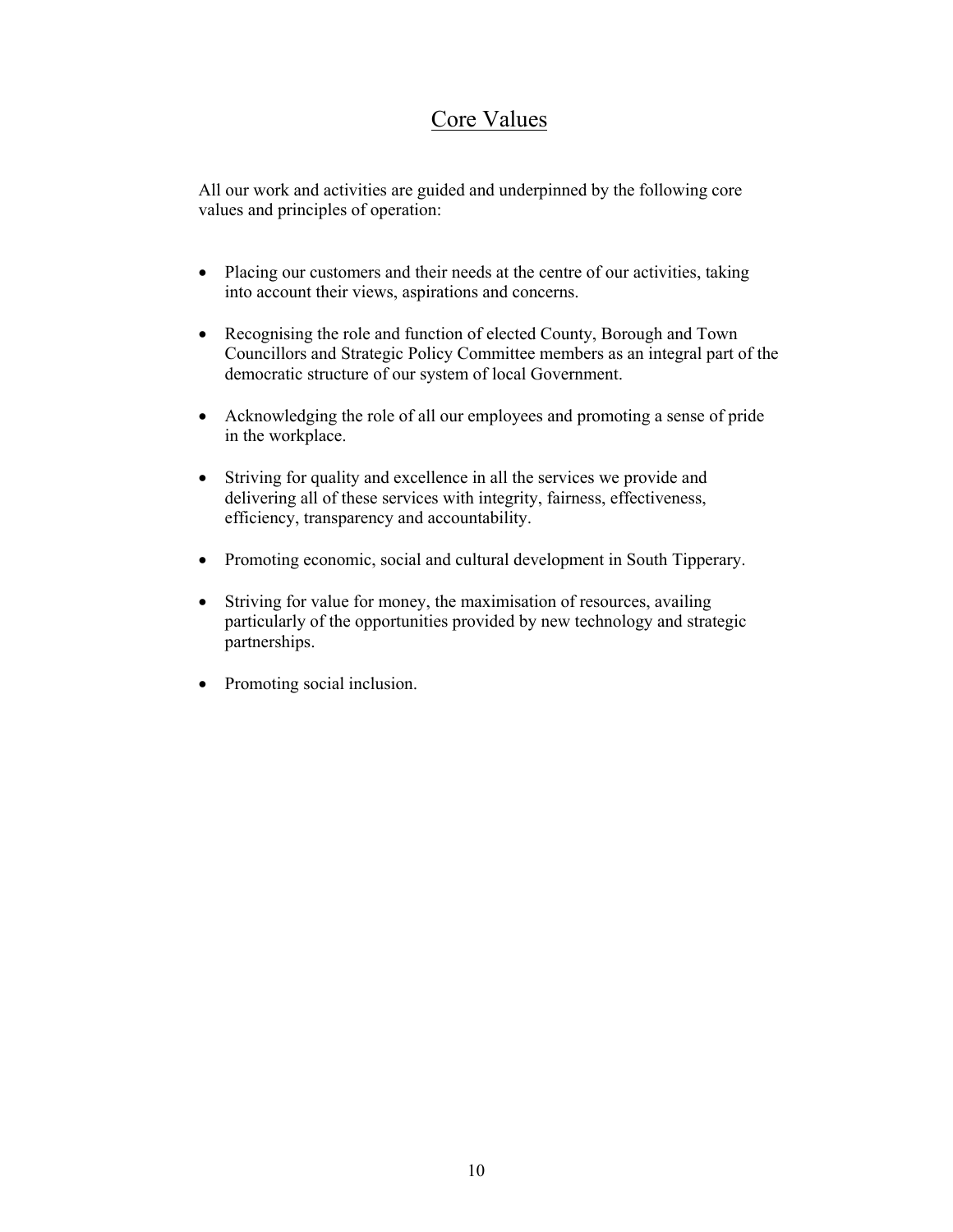# Housing

#### Objectives:

- To provide and to facilitate the provision of suitable accommodation and appropriate assistance for those in need.
- To ensure the provision of good quality residential developments in both the public and private sectors, which promote a sense of community and belonging and to encourage good socially balanced mix through the provision of appropriate mixed developments.
- To expand the Council's housing maintenance and upgrading programme and ensure the provision of good quality housing stock.

- Implement the Social & Affordable Action Plan 2004 2008.
- Secure the availability of an adequate supply of land for the provision of housing both private and social.
- Implement the Department of the Environment Heritage and Local Government multi annual housing construction programme for the county.
- Promote all options available for social and affordable housing as outlined in departmental housing policy documents.
- To provide loans and incentives for people housing themselves.
- To utilise and co-operate with other sectors (private and voluntary) in the provision of social and affordable housing.
- Progress the implementation of the Traveller Accommodation Programme.
- Streamline the maintenance programme and implement an integrated I.T. system to facilitate the formulation of detailed plans for housing maintenance and upgrading purposes. Complete re-letting repairs and re-let vacant houses as expeditiously as possible.
- Develop estate management initiatives with residents of Council housing schemes.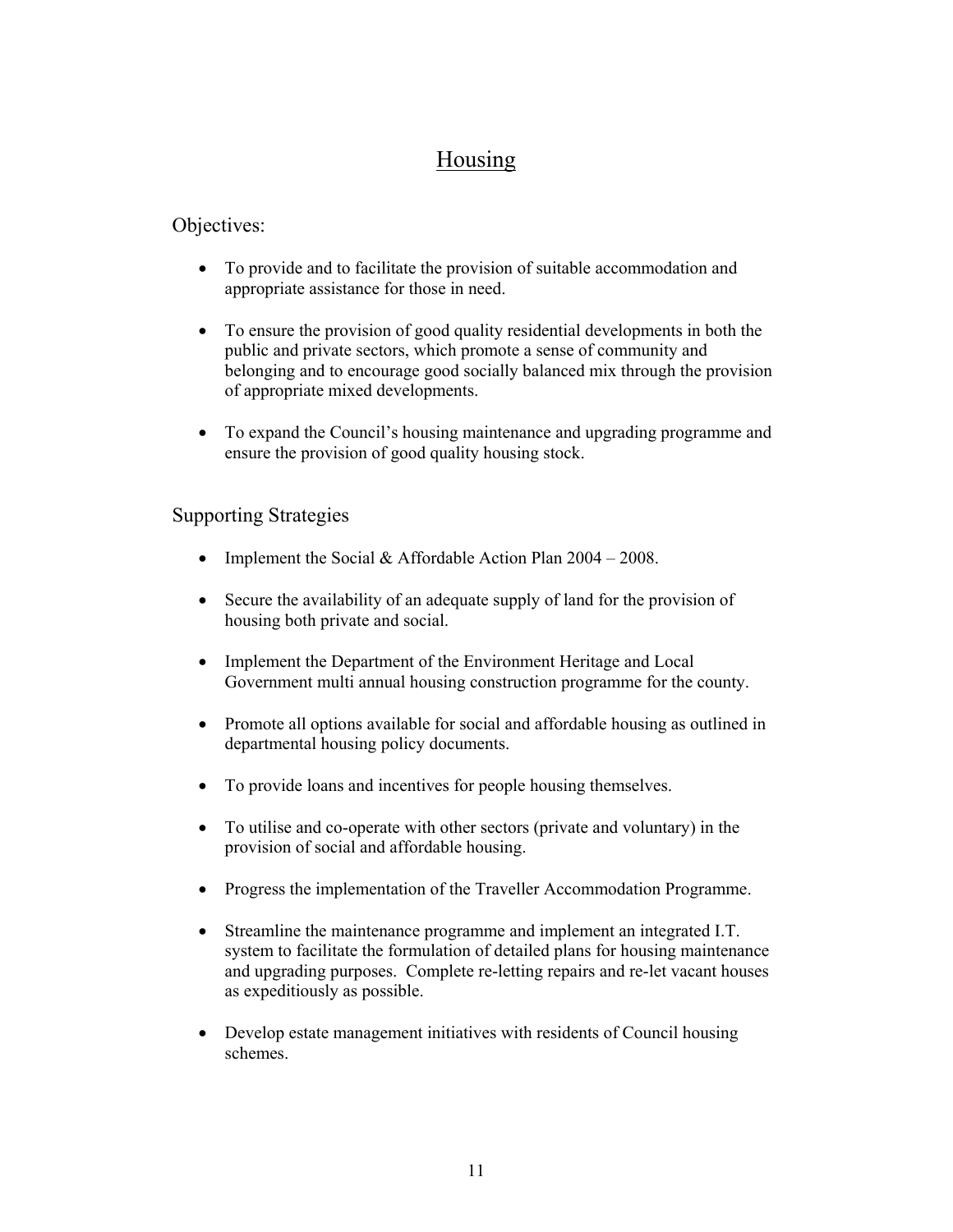- Cooperate with the Private Residential Tenancies Board in the implementation of the Residential Tenancies Act, 2004.
- Utilise an inter-agency and consultative approach to the development, review and implementation of the Council's housing policies and plans, so that the complex needs of our customers are addressed in a holistic and integrated manner.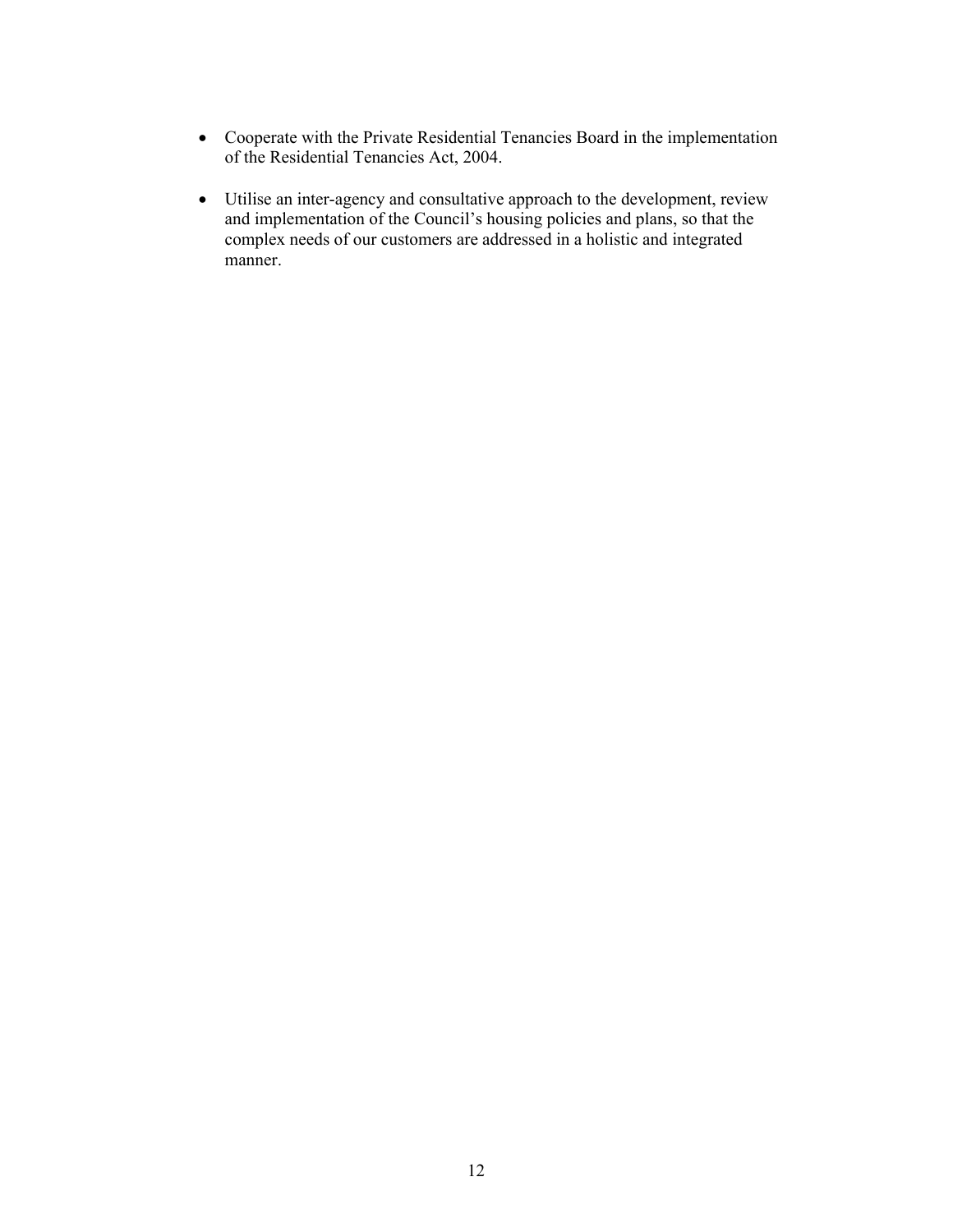# Roads Section

### **Objectives**

- To progress the design and construction of the National Road Network in accordance with the National Development Plan in cooperation with the NRA and other stakeholders to support sustainable development and facilitate social and economic investment, and growth in the County
- To implement quality road improvement and road restoration schemes
- To promote road safety and implement road safety measures.
- To have a proactive approach to internal and external customer communication supported by appropriate technology, training and work practices having regard to customer needs
- To provide and maintain good standard public lighting in built up areas

- To implement procedures and request resources necessary to proactively progress National Roads Projects from initial planning and design through to construction
- To have regard to appropriate national and local policies, plans and guidelines
- To complete the annual roadworks programme and have procedures and resources in place to ensure adherence to timeframes, quality control and value for money
- To review work procedures and practices on an ongoing basis and have regard to innovation, new technology and training needs
- To promote participation in community involvement and local improvement schemes
- To complement national road safety measures with appropriate local responses in consultation with relevant agencies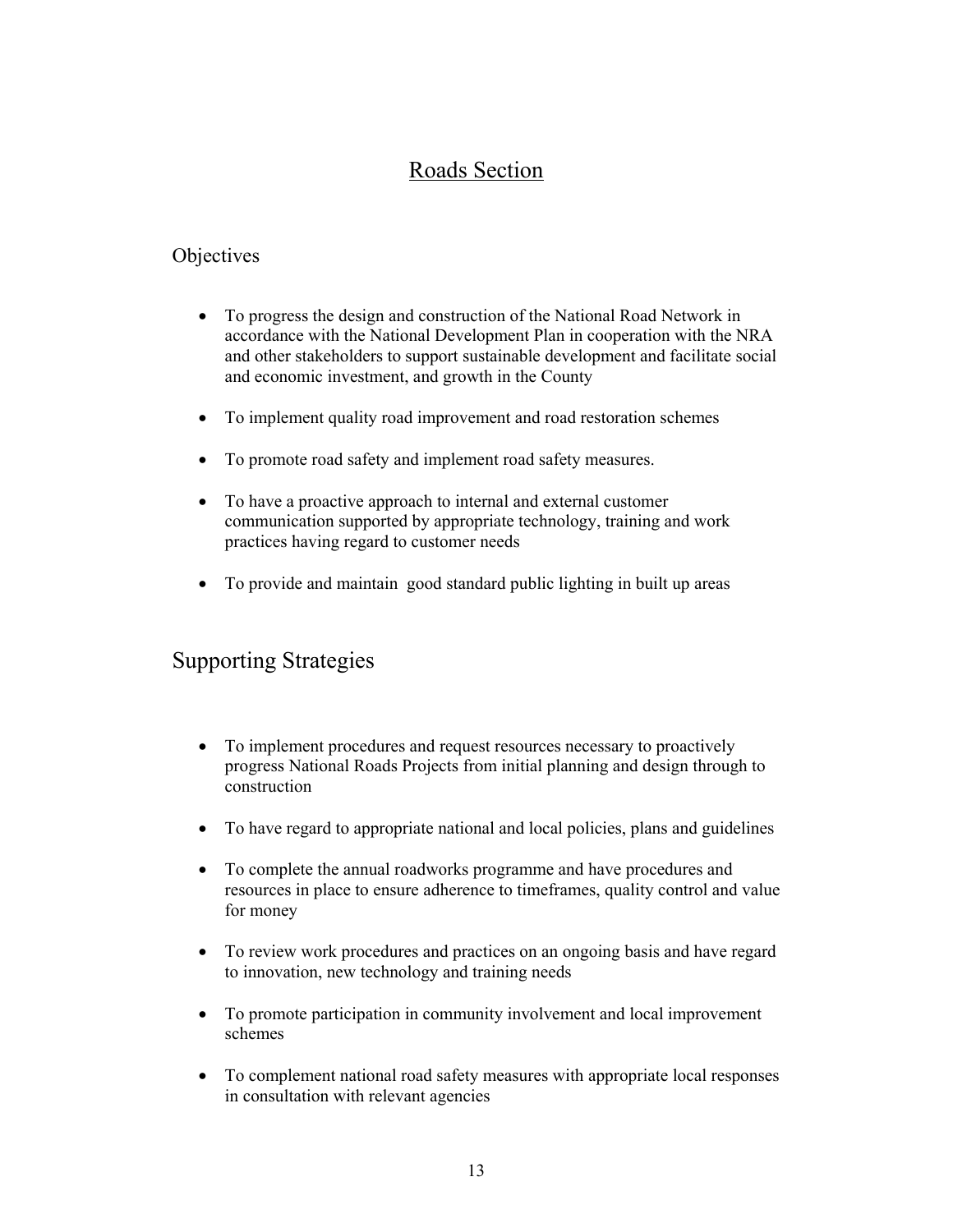- To liaise with the appropriate utility in relation to public lighting issues
- To have regard to existing and emerging consultation practices for internal and external customers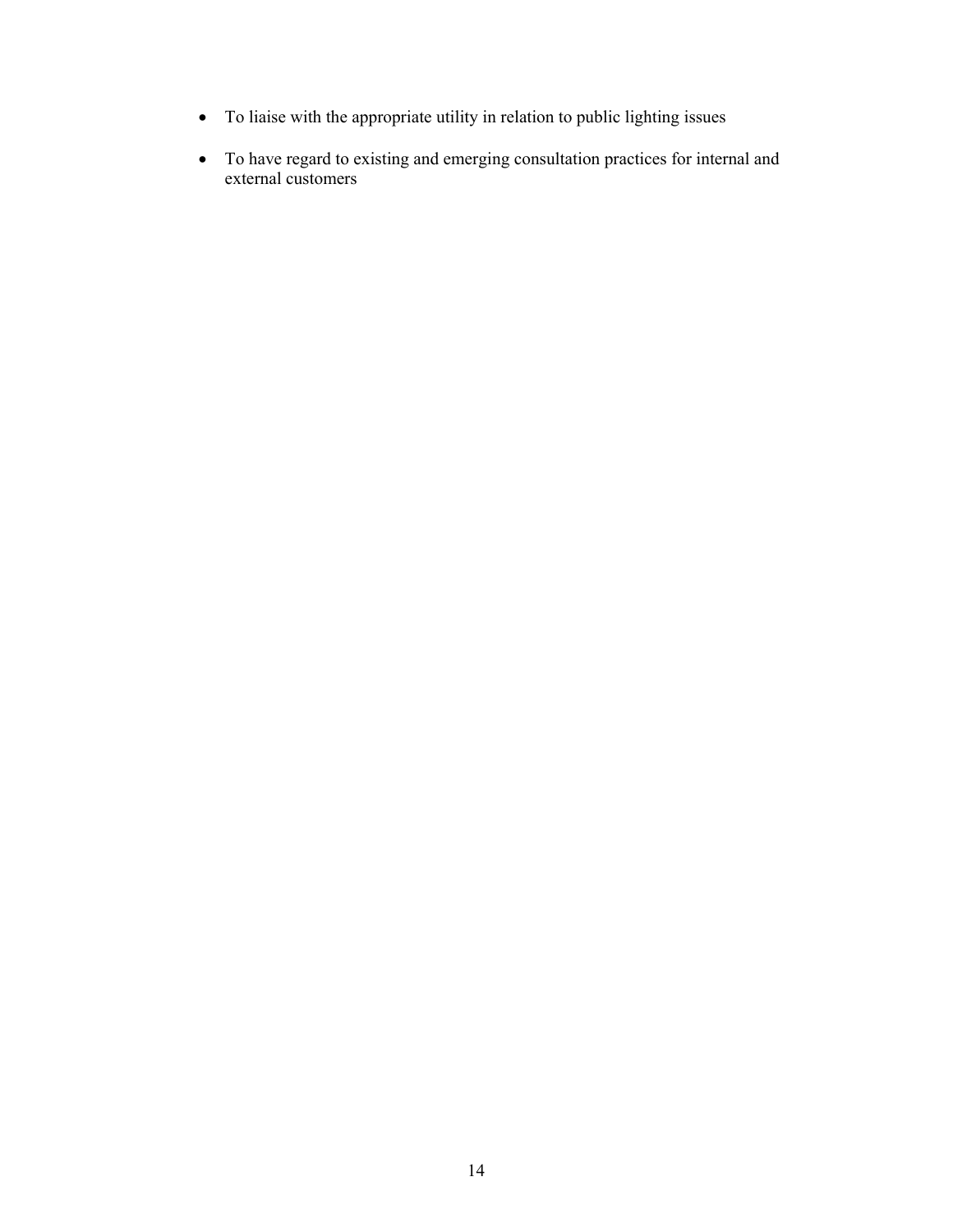### Water Services

### **Objectives**

- To provide water services infrastructure to support current and future sustainable development having to relevant national and local plans, guidelines and policies.
- To improve drinking water quality. To upgrade and extend the water distribution network. To improve river water quality by the provision of appropriate waste water treatment systems
- To extend sewer collection networks where possible to safeguard public health and protect groundwater
- To implement a countywide water conservation project and create a culture of water conservation awareness in the community
- To cultivate a business ethos in dealing with internal and external customers in order to ensure improved quality of communication, consultation and service

- To target water services projects at areas of potential investment
- To support the policy of building communities in towns and villages
- To explore innovative methods and technologies in water and waste water treatment
- To have regard to water quality statistics in providing waste water treatment systems
- To implement drinking water quality monitoring programmes to ensure compliance with water quality legislation
- To invest in water main replacement in areas of known poor quality network
- To extend the public water supply where feasible or support the formation of Group Schemes to provide a better service to a wider the community
- To have have adequate resources assigned to water conservation related works
- To implement a water conservation education programme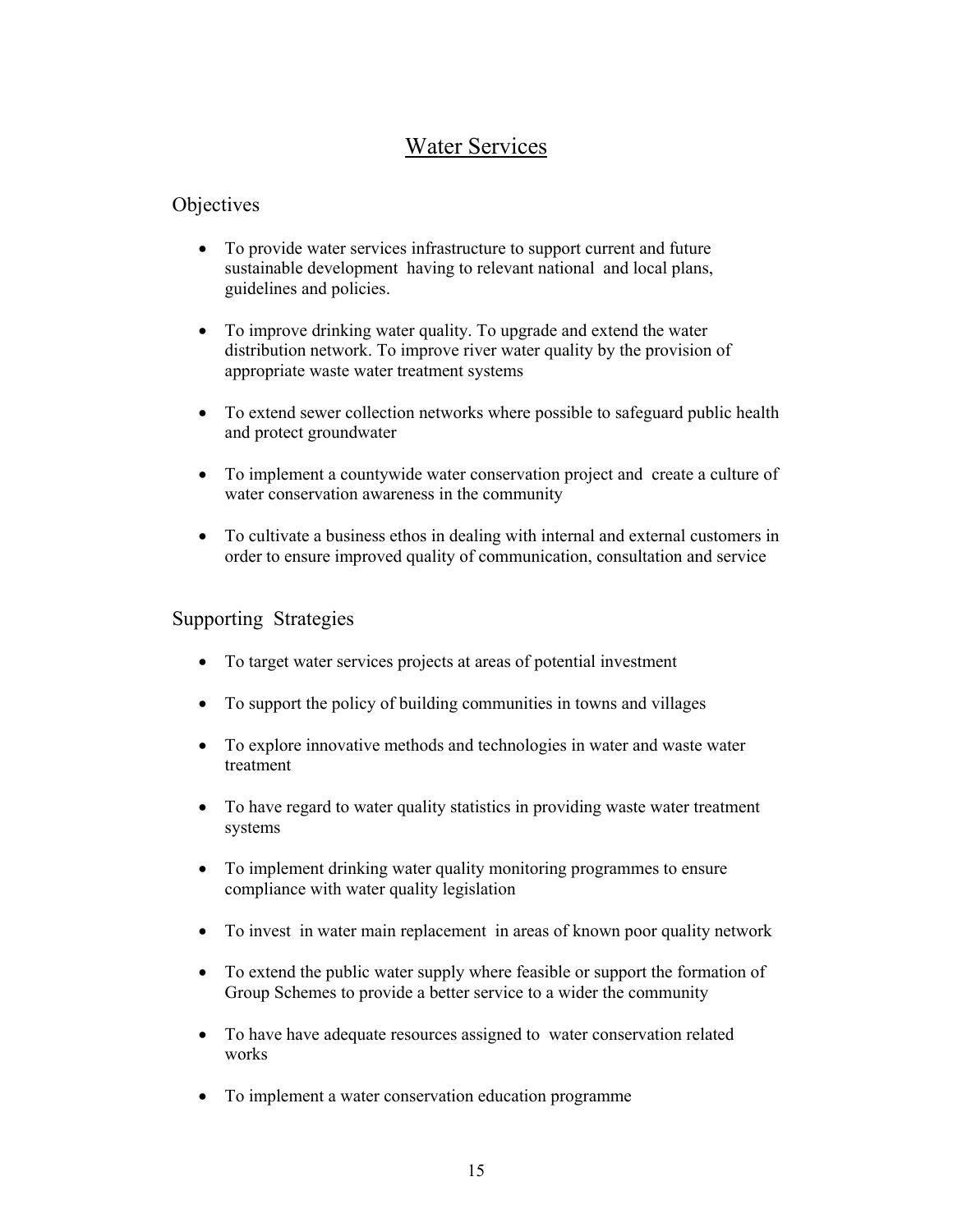• To have a proactive approach to internal and external customer communications having regard to customer needs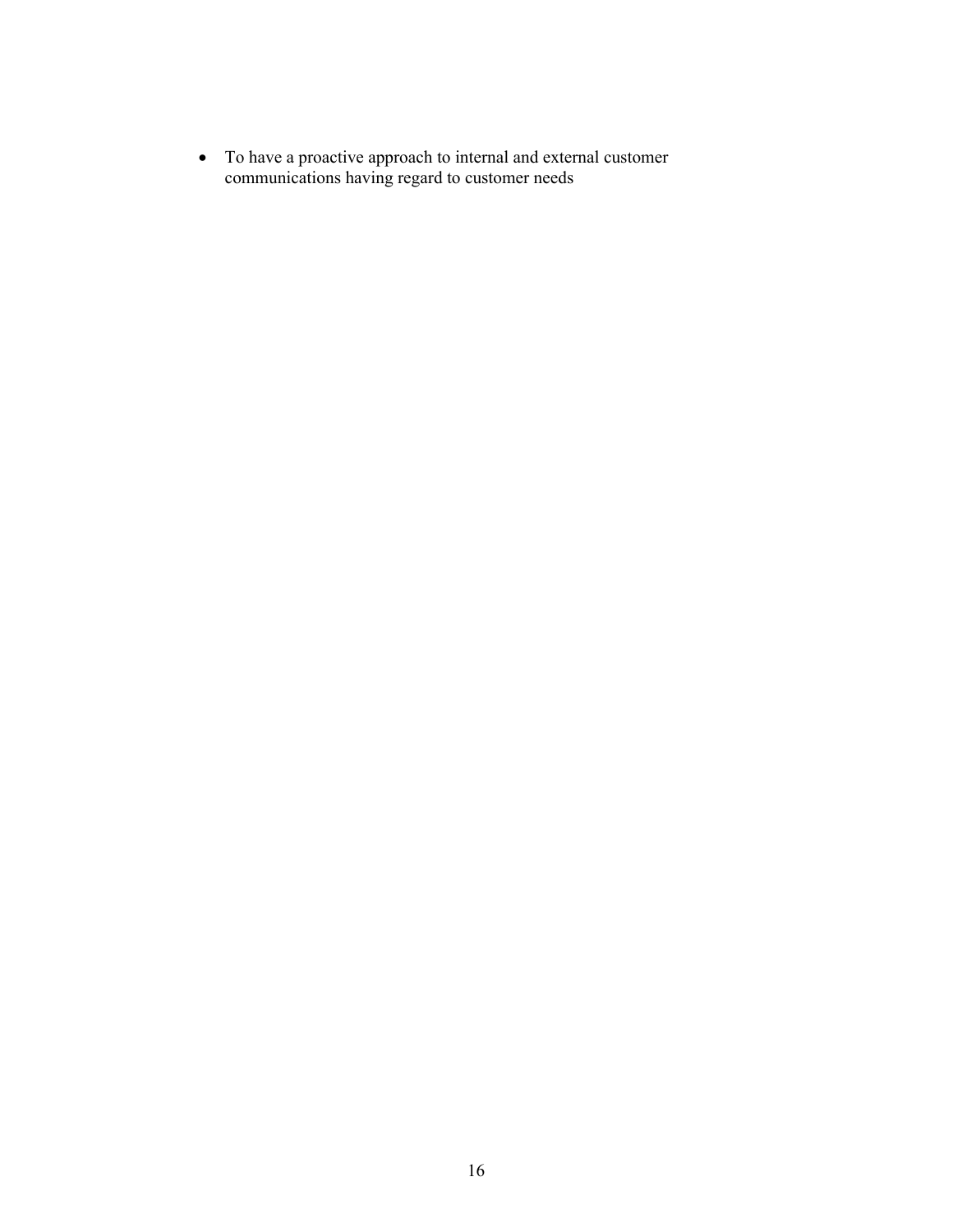# Community and Enterprise

### **Objectives**

• To maximise opportunities and minimise barriers to jobs, income, neighbourliness, influence and quality of life.

- Encouraging people, community groups and agencies to take chances, make changes if needed, add value and make a difference in South Tipperary.
- Package opportunities in the county to investors to provide jobs that are fulfilling.
- Promote lifelong learning and champion initiatives to provide a basic household income.
- Encourage provision of a level of services and organisation appropriate to the neighbourhood.
- Support people to acquire a voice to influence their own environment.
- Create an environment where people can achieve their priorities and South Tipperary is a better, healthier place to live.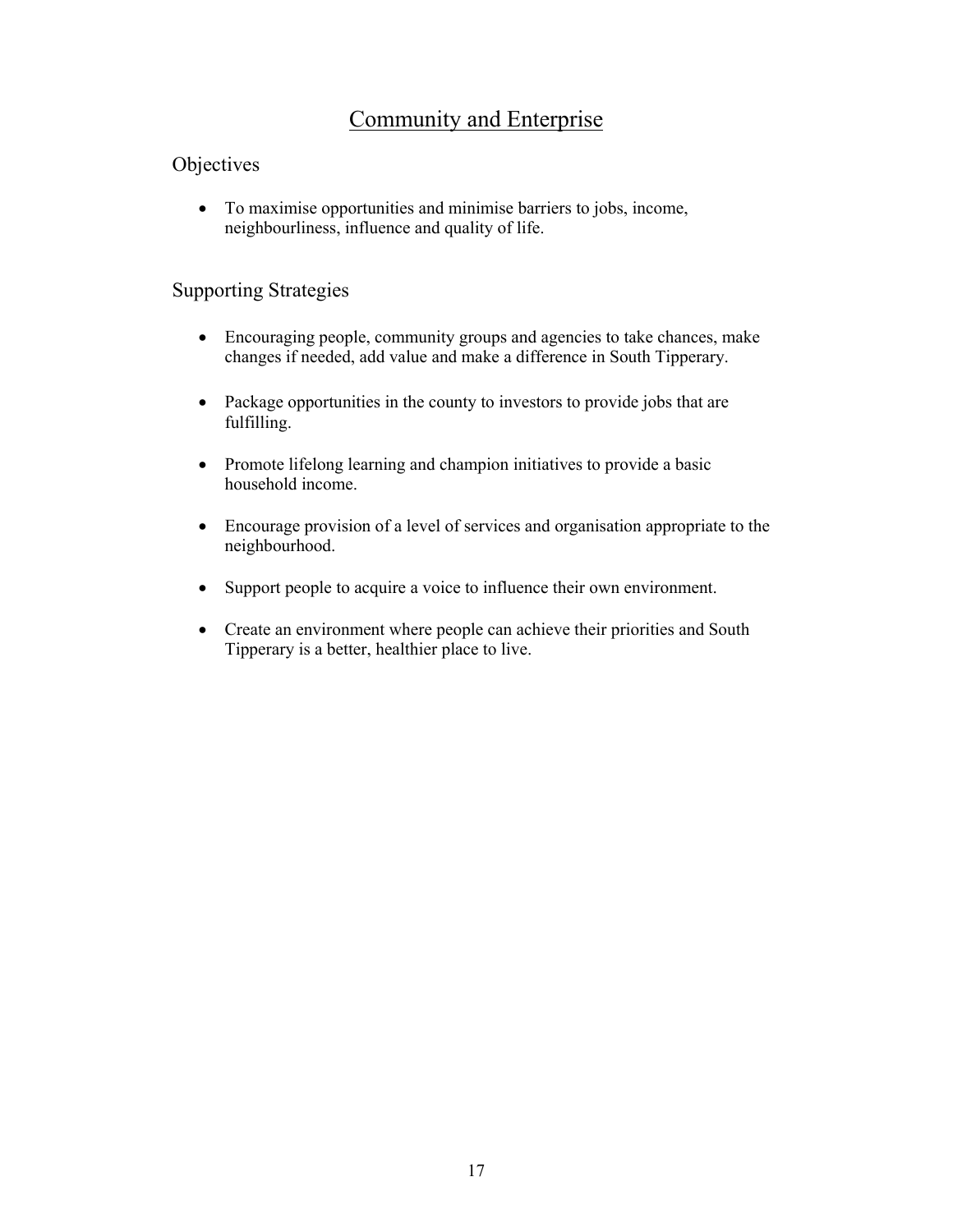# Planning Section

### Overall Objectives

- Adopt a pro-active approach to enhanced public engagement in the planning services provided by the Local Authorities in South Tipperary.
- Facilitate that the principle of sustainable development underpins the policies and operations of the Local Authorities in South Tipperary while protecting the natural and built environment.
- Ensure that all the people of South Tipperary have equal opportunity to avail of quality planning services.

- Facilitate full and meaningful access to all planning services, encourage enhanced public participation in the planning process and improved communications with the public.
- Facilitation of the proper planning and sustainable development of South Tipperary through the implementation of the County Development Plan 2003- 2009, other town development and Local Area Plans, and regional and national planning guidelines where appropriate.
- Promote and implement National and European legislation and policies which protect the natural and built environment.
- Use the Development Contribution Scheme 2004-2009 and Public Private Partnership arrangements to pursue opportunities for physical, economic, social and community development throughout the county.
- Assess planning applications and development enquiries in an efficient and effective manner and provide a transparent development control process accessible to all.
- Enhance procedures for the enforcement of development control, including unauthorised developments.
- Support initiatives such as the Urban and Village Renewal Programme 2000- 2006 which improve the quality of life in the towns and villages in the county, in consultation with local communities and other stakeholders.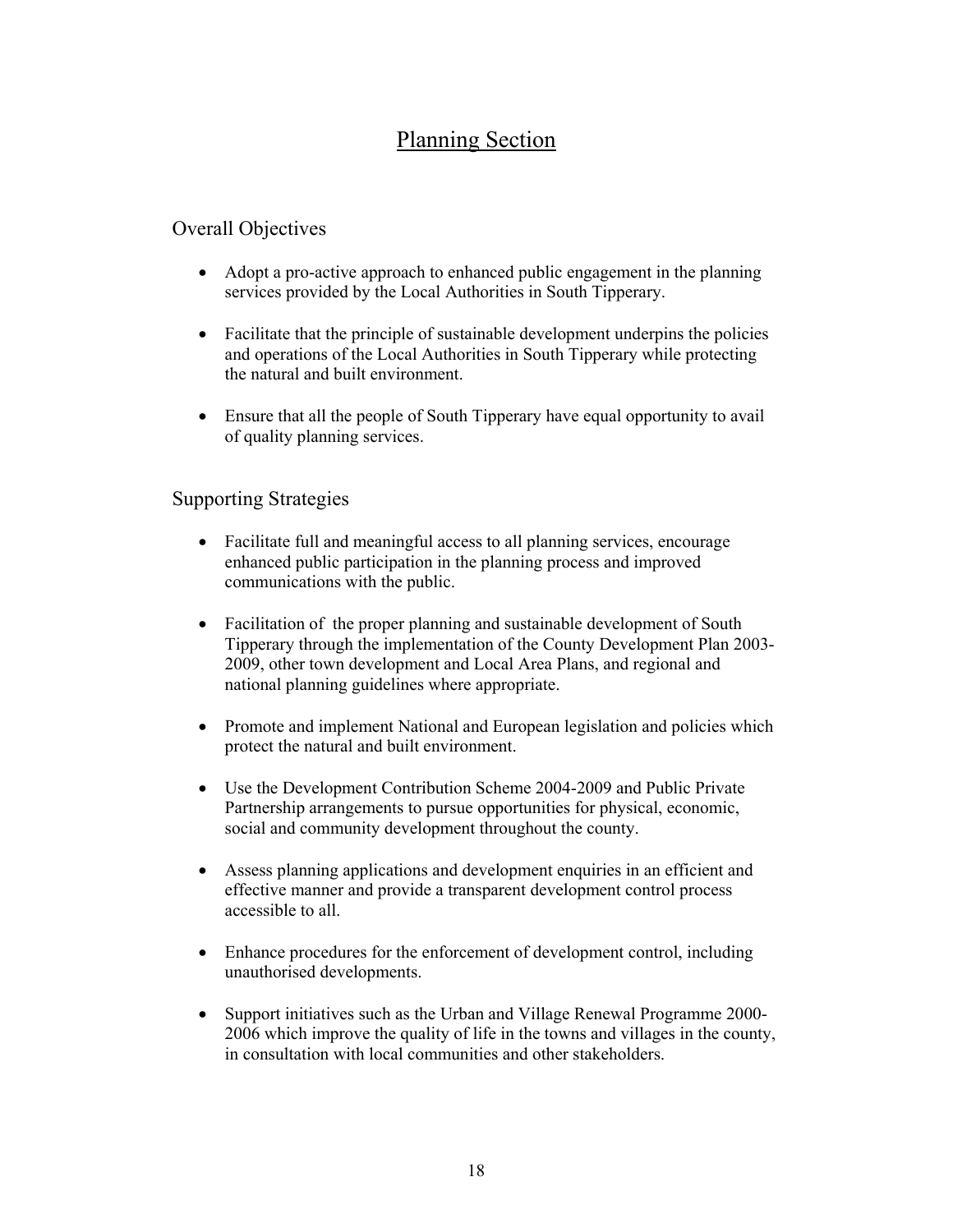• Maximise the use of information and communication technology (ICT) to improve the quality of planning services and assist in the electronification of the planning system.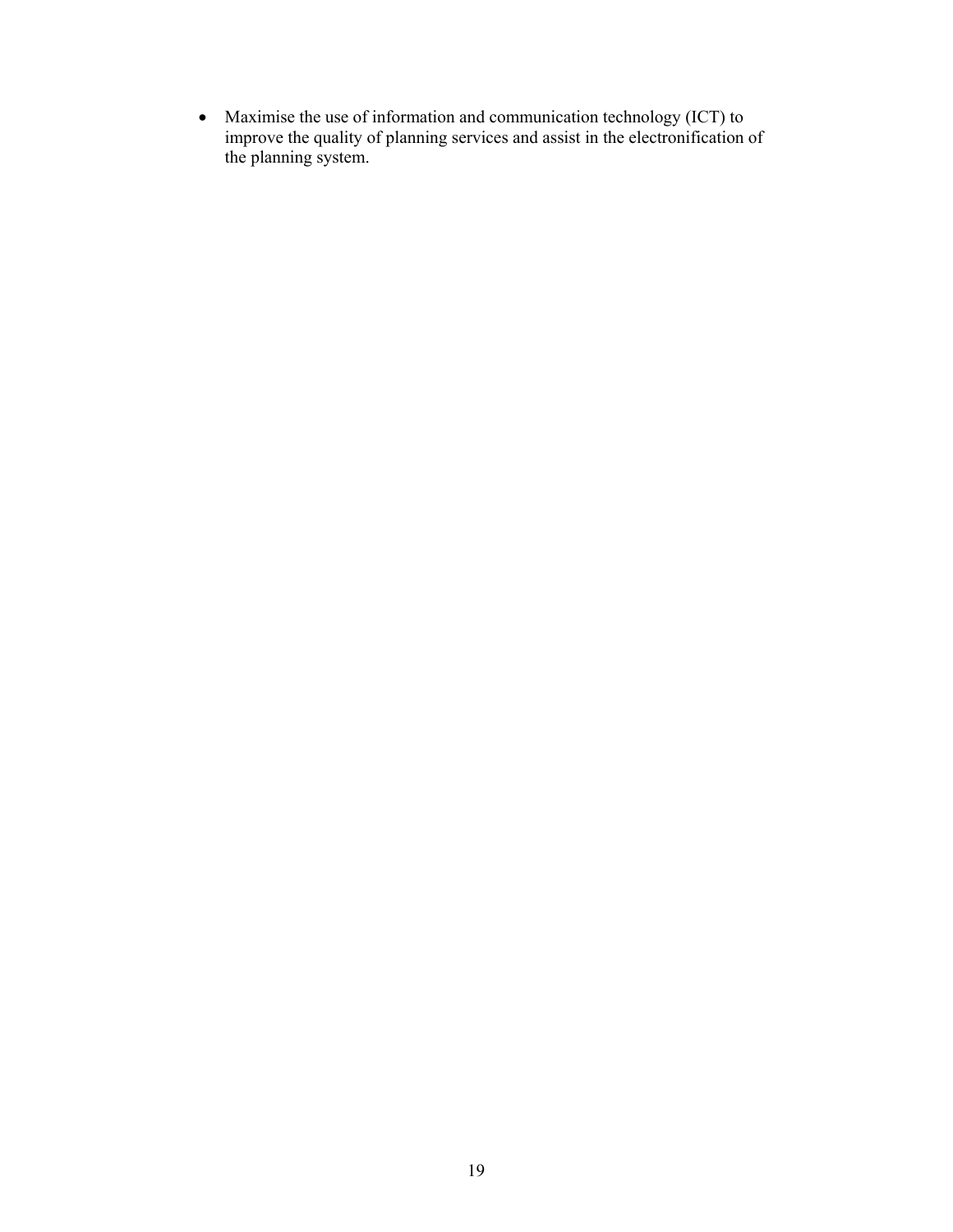# Environment

### Objective

• To protect, conserve and enhance the environment of South Tipperary.

### Supporting Strategy:

- Secure the provision of a range of Waste Management and other infrastructural services including recycling, necessary for both environmental and sustainable development purposes in a planned and co-ordinated manner, having regard to measures contained in the Joint Waste Management Plan.
- Protect the quality of our environment by vigilant monitoring, licensing and regulatory enforcement.
- Promote and co-ordinate the introduction of sustainable policies in relation to the environment and development and encourage a community based approach.
- Continue to improve and enhance our range of environmental competitions and environmental awareness campaigns and seek the elimination of litter through education and enforcement.
- Promote the co-ordination of sustainable development.
- Conserve and improve the amenities of the county and secure the removal of dereliction.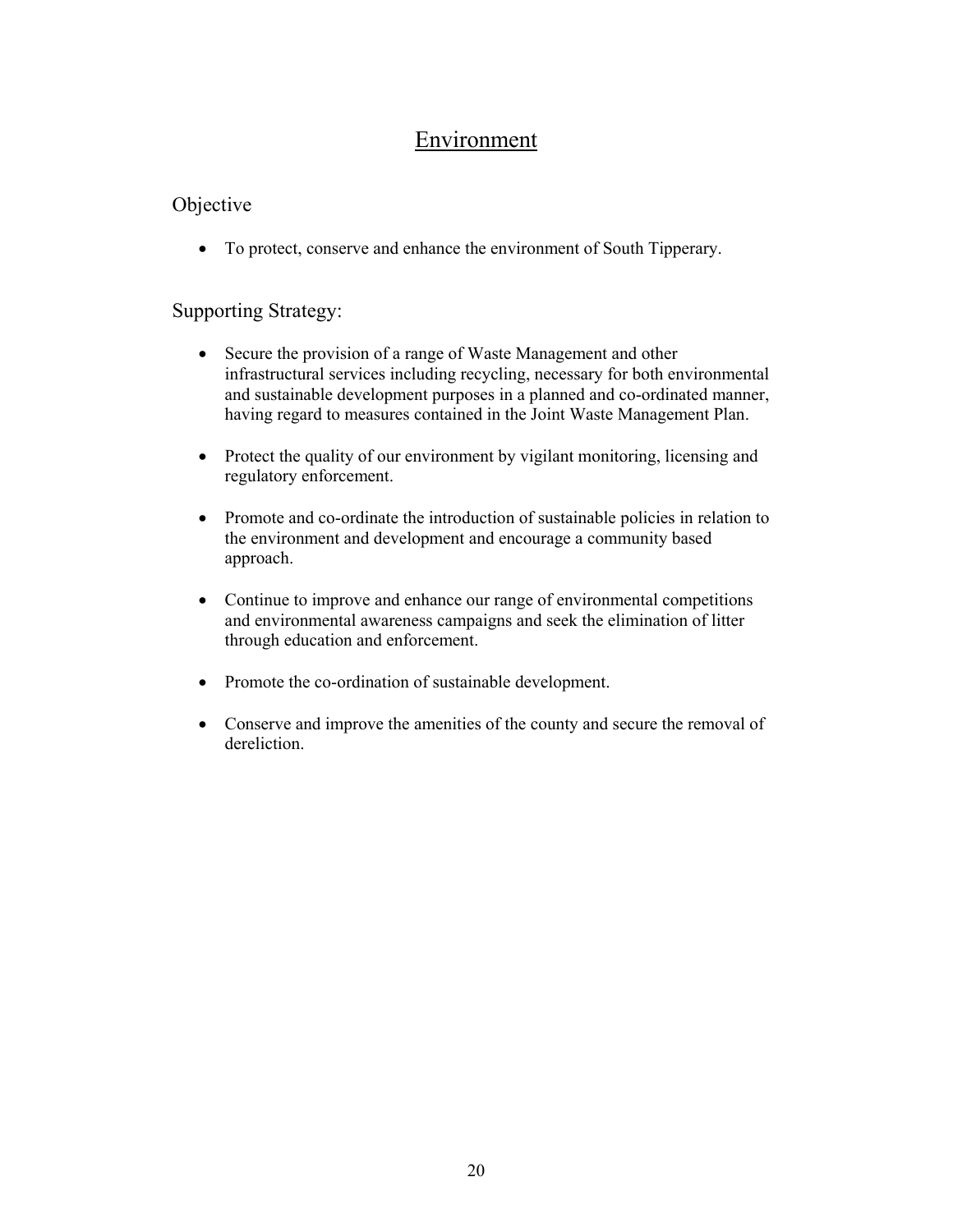# **Veterinary**

### Objective

- To promote food hygiene.
- To ensure a high standard in abattoirs and food premises.
- To increase awareness of hygiene standards, liabilities and responsibilities amongst those working in the food sector.

### Support Strategies:

- Implement E.U. and national legislation.
- Liaise and co-operate and the Department of Agriculture, Food and the South Eastern Health Board.
- Maintain and progress co-operation with the Food Safety Authority of Ireland.
- Provide regular educational seminars.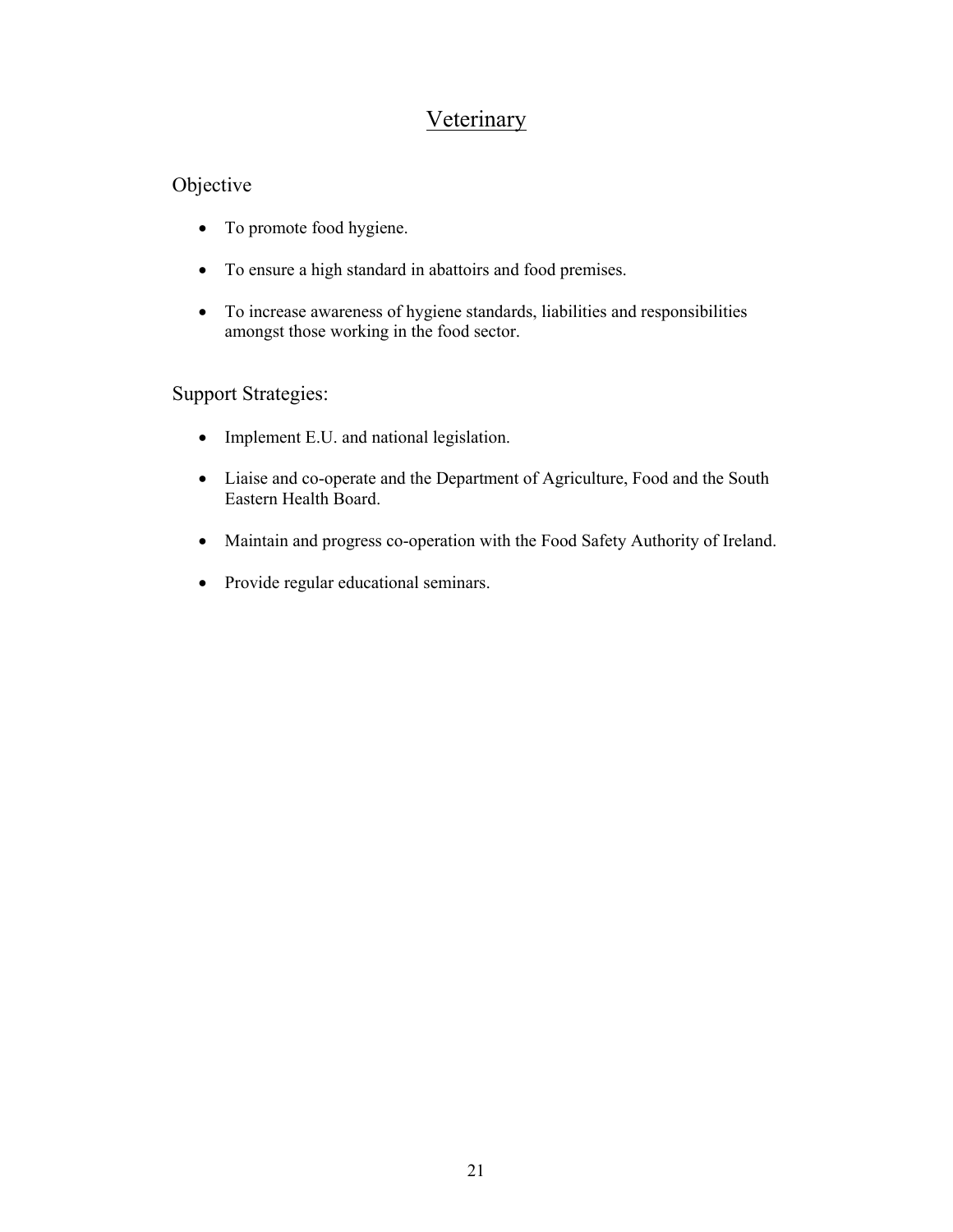# Fire Service

#### **Objectives**

- To make provision for the extinguishment of fires and the rescue of persons and property.
- To promote fire safety awareness.
- To monitor compliance with Building Regulations.
- To provide and co-ordinate a framework for emergency response, in planning for and responding to major emergencies.

- Provide Stations, vehicles and equipment in line with current good practice.
- Provide appropriate training for all personnel.
- Co-operation with the upgrade of the interim Regional Mobilisation system.
- Provide an inspection regime to monitor the quality of building construction.
- Administer Fire Safety Certification in accordance with Building Control Regulations.
- Maintain, review and update the emergency plan in a regional context.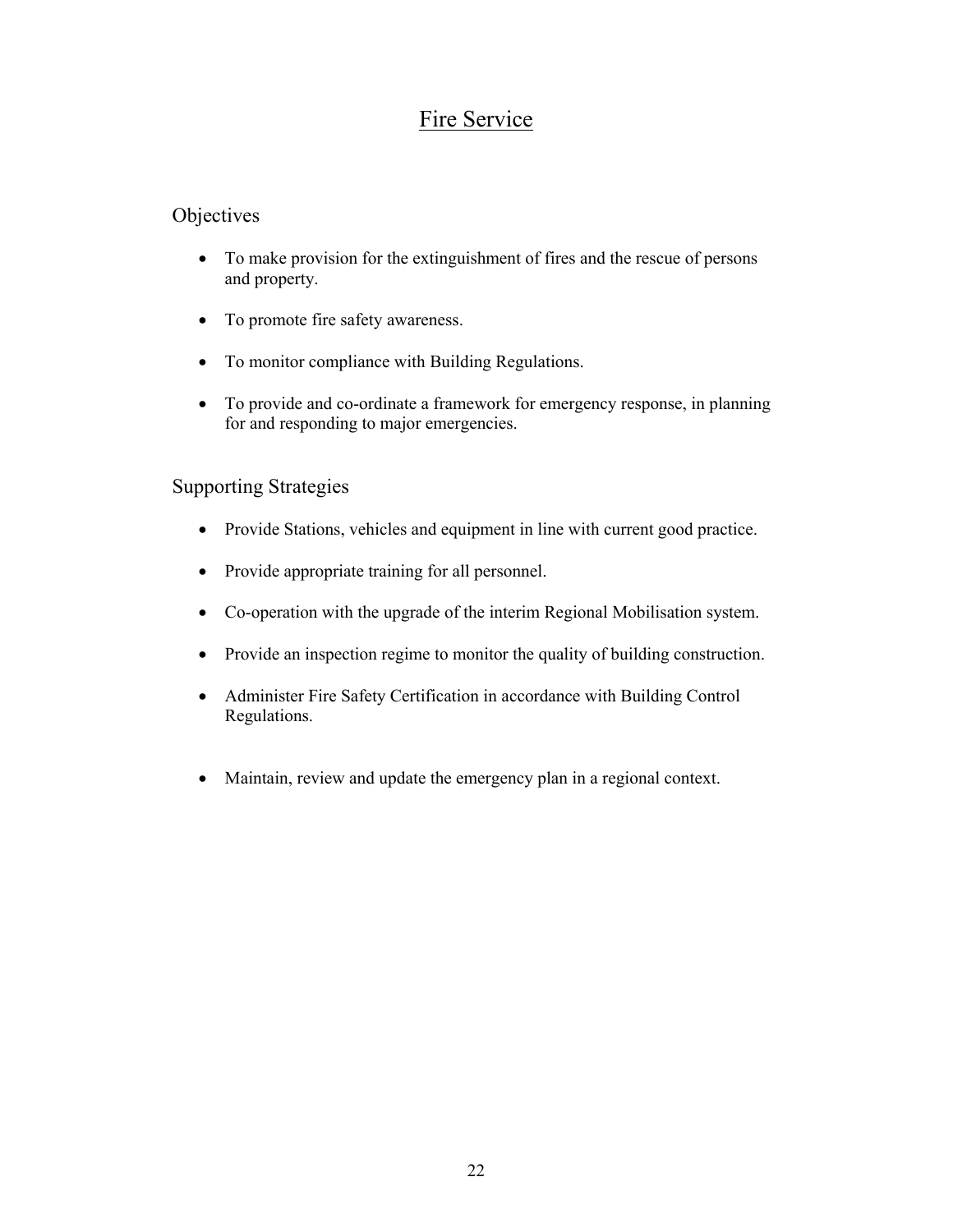# Civil Defence

### Objectives

- To maintain a well trained volunteer group and establish new units.
- To provide First Aid and other assistance to the Community events at County.

### Strategies

For each of the objectives, we set out strategies:-

- Maintain a good multi skilled Instructor group.
- Train members of the public in First Aid and Casualty Handling.
- Co-operate with the Civil Defence Board in the roll of the modernisation of the service and to develop ongoing liaison with other voluntary services.
- **Progress the modernisation of the service.**
- Promote co-operation with other Voluntary Services.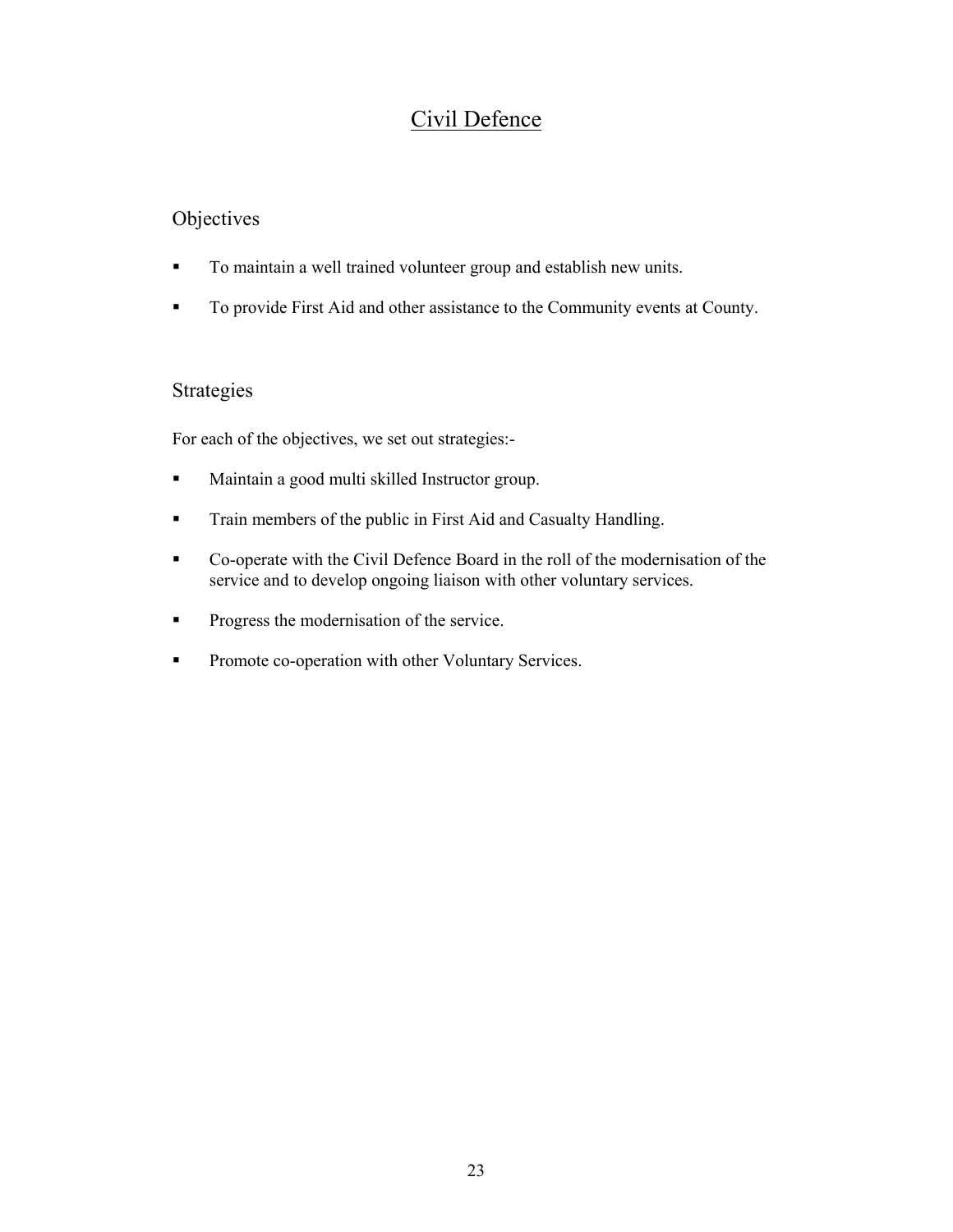# Corporate Affairs

### Local Democracy

### **Objective**

• To support the role of elected members as leaders of their communities and to assist the community and sectoral representatives on Strategic Policy Committees.

### Supporting Strategy

- Provide training and information for elected members and SPC members. Agree meeting schedules in advance so as to facilitate maximum participation.
- Designate a contact person for dealing with or directing members queries to correct service area.

### Our Customers

### **Objective**

• To improve internal, external customer satisfaction with our service through the delivery of efficient, effective, value for money quality service.

### Supporting Strategies

- Carryout Customer Surveys/Research
- Review Customer Action Plan
- Review Customer Complaints Procedure
- Develop internal and interagency liaison to ensure cohesive service delivery

### Communications

**Objective** 

• To maintain satisfactory communications and public relations between the Council and the people of South Tipperary.

### Supporting Strategy

- Be pro-active in "getting the message" out to the public and media
- Develop the role of an identified media contact person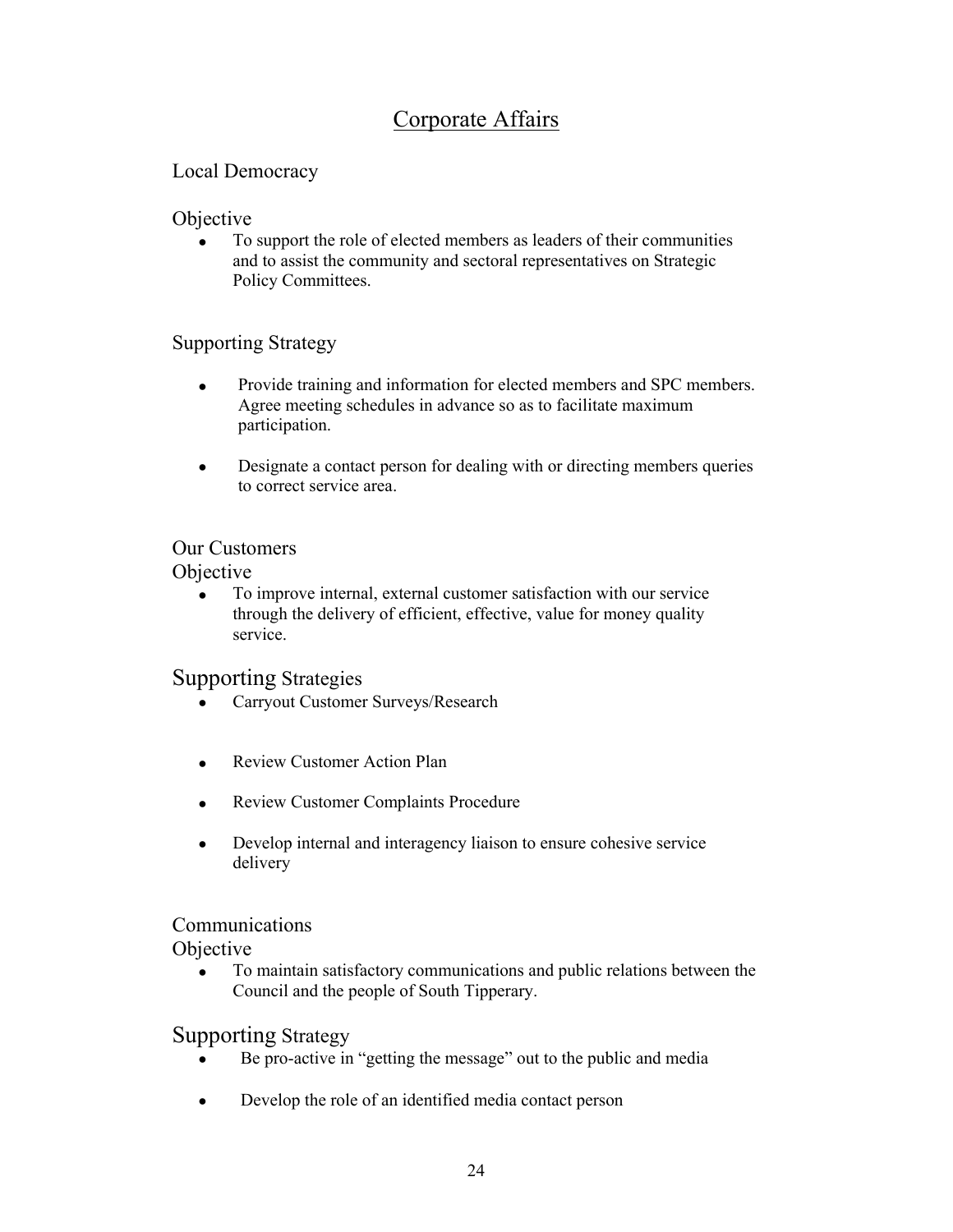- Provide training for those involved in regular media contact
- Usaid na Gaeilge a spreagadh agus a chur chun cinn.

### Arts Culture and Play

#### **Objective**

 To maximise the potential of artistic, culture and play activity in South Tipperary by facilitating its development and promotion.

### Supporting Strategy

- Implement or secure implementation of actions of the County Arts
- Strategy for the benefit of all sections of the community.
- Support STAC and such other organisations as is considered appropriate to develop arts in the County
- Give financial support to Arts relates activities
- Facilitate co-ordination of activities through the Cultural Providers. Secure implementation of Council "Play Policy".

#### Voting

**Objective** 

• To prepare each Register of Electors so as to ensure the highest level of voter inclusion in order to give all eligible electors the opportunity to vote.

#### Supporting Strategy

- Encourage voter registration by local media campaigns.
- Liaise and co-operate with elected representatives, other agencies, and the general public in the production of the register.
- Make application forms and information sheets widely available.

### County Museum

**Objective** 

• To support the role of the County Museum in relation to collection, preservation, recording and displaying the history of the county, and to link with other Museums and venues with a view to achieving satisfactory usage of the facility and collections.

### Supporting Strategy

• Develop the work of the museum through appropriate training and personal development for the museum staff and through a sharing of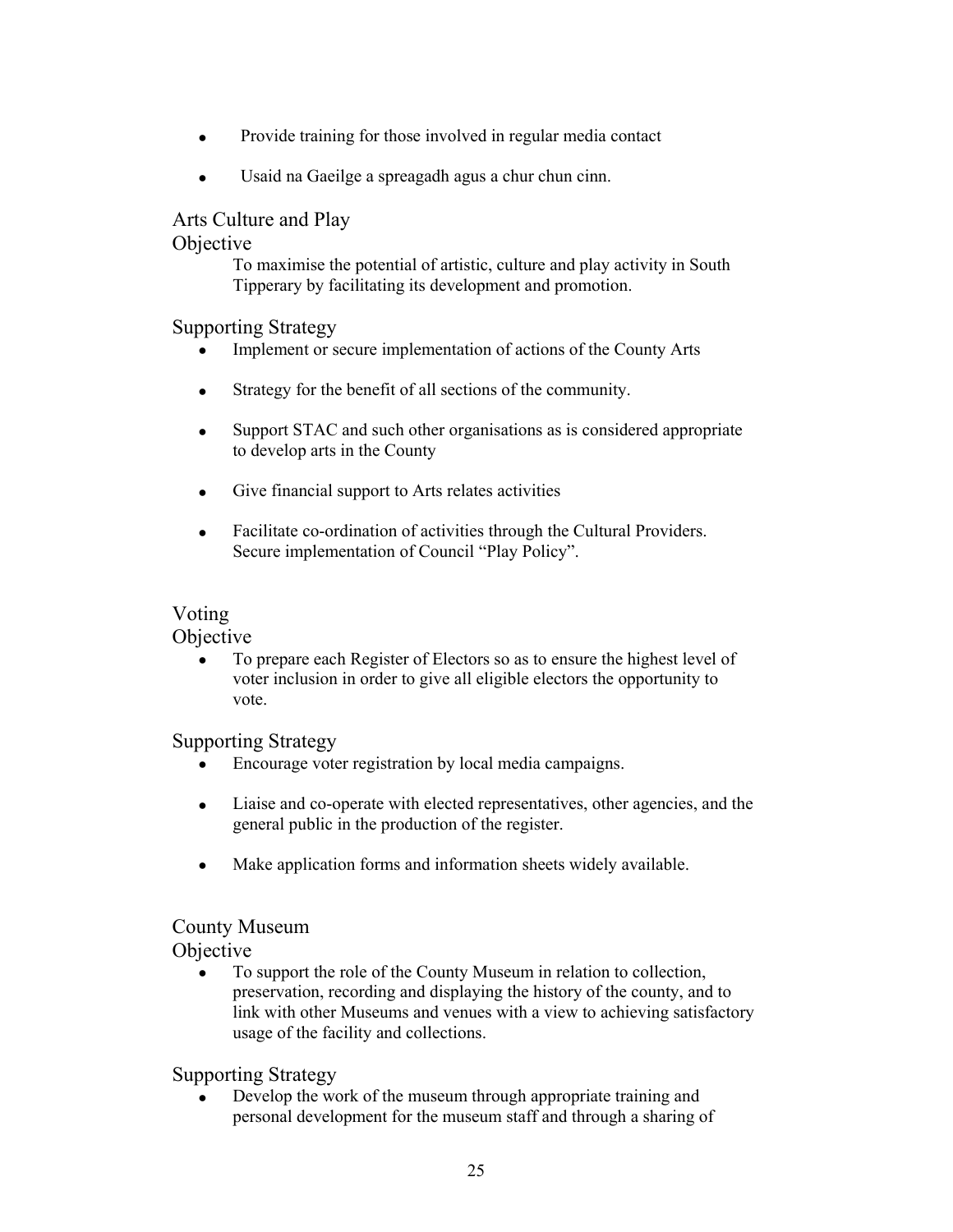knowledge with other similar organisations.

- Market the museum effectively and appropriately and to further increase coverage of the services provided for the public and museum.
- Further develop the museum collection for display and research and to preserve and document it to the highest possible standards.
- Build upon and develop the museum audience through outreach, exhibitions and appropriate community events

#### Archives

**Objective** 

• To provide an efficient records management service to the Council and establish a publicly accessible archive service.

### Supporting Strategy

- Develop archives and records management plan.
- Provide training and support for staff in relation to records management.

### Health and Safety

**Objective** 

• To ensure compliance with Health and Safety legislation in carrying out works either directly or by contract and strive towards best practice in the provision of training, accommodation and equipment.

#### Supporting Strategy

- Update the existing Health and Safety Management Systems.
- The provision of adequate Health and Safety training for staff.
- The continued improvement on consultation with staff of Health and Safety issues.

### Workplace Partnership

**Objective** 

• To further embed Workplace Partnership across the organisation.

### Supporting Strategy

- Promote partnership as the way to do business.
- Promote regular employee meetings as a way of improving communications and morale.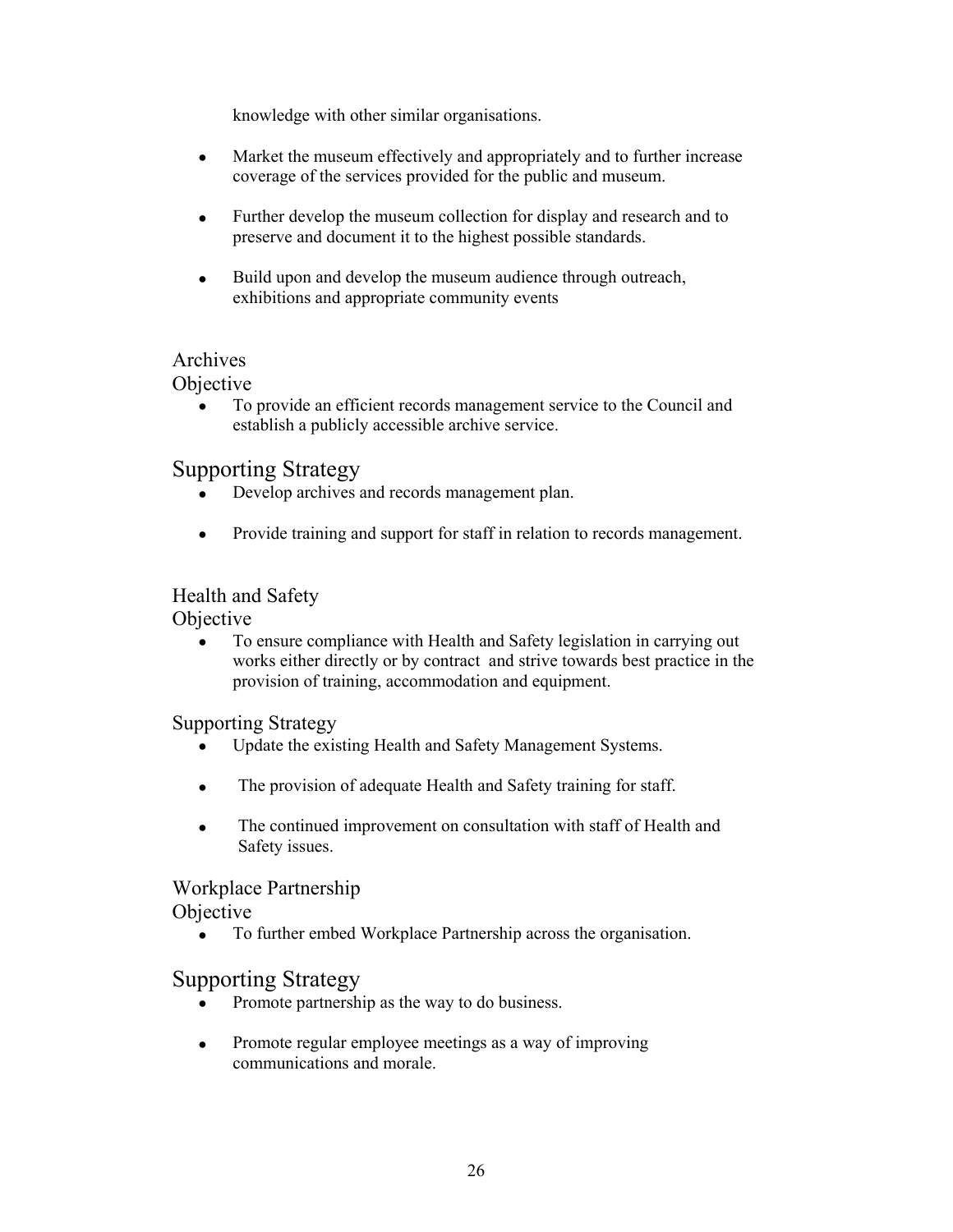# Performance Management Development

Objective

• To implement a performance management development system.

# Supporting Strategy

- Provide appropriate training to develop skills and competencies.
- Develop a teamwork ethos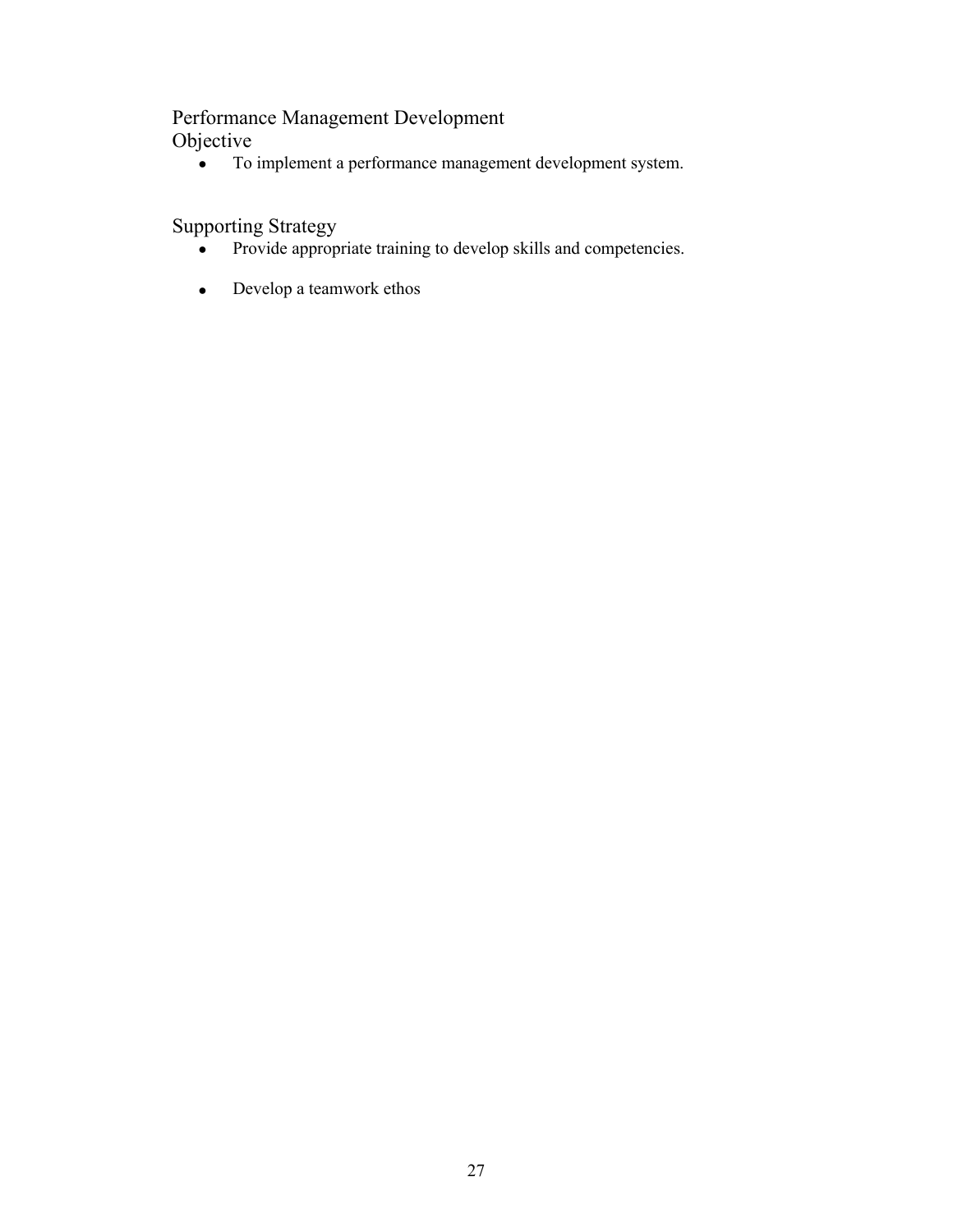# Human Resources

### **Objectives**

- To involve employees in decision making by appropriate delegation of authority.
- To create an improved Industrial Relations climate through the enhancement of communications with all employees and Unions by facilitating discussion and consultation and the use of agreed procedures.
- To implement the modernisation programme as set out in our Action Plans under 'Sustaining Progress'.
- To ensure the delivery of a Training Programme for employees that will focus on the delivery of quality customer service, development of employee potential, improved job satisfaction and career development and the development of relevant skills and competencies, having regard to identified training and development needs.
- To have regard to policies on equality and diversity to promote equal opportunity in all aspects of recruitment and employment in the organisation.
- To implement a Family Friendly Policy for employees, subject to the organisational needs.
- To develop and implement a HR Strategy
- To promote the local authority as a preferred employer.

- Actively promote and facilitate the utilisation of the Partnership Process in developing communications with all employees, thus improving employee welfare and morale, through regular employee meetings and through promoting participation in working groups.
- Adopt and implement the Diversity & Equality Management Policy and the Council's Dignity at Work policy supported by the Council's Equality Officer and the Equality Team.
- Ensure ongoing training and development needs assessment, provide resources in line with national guidelines and deliver training programmes supported by the training Committee.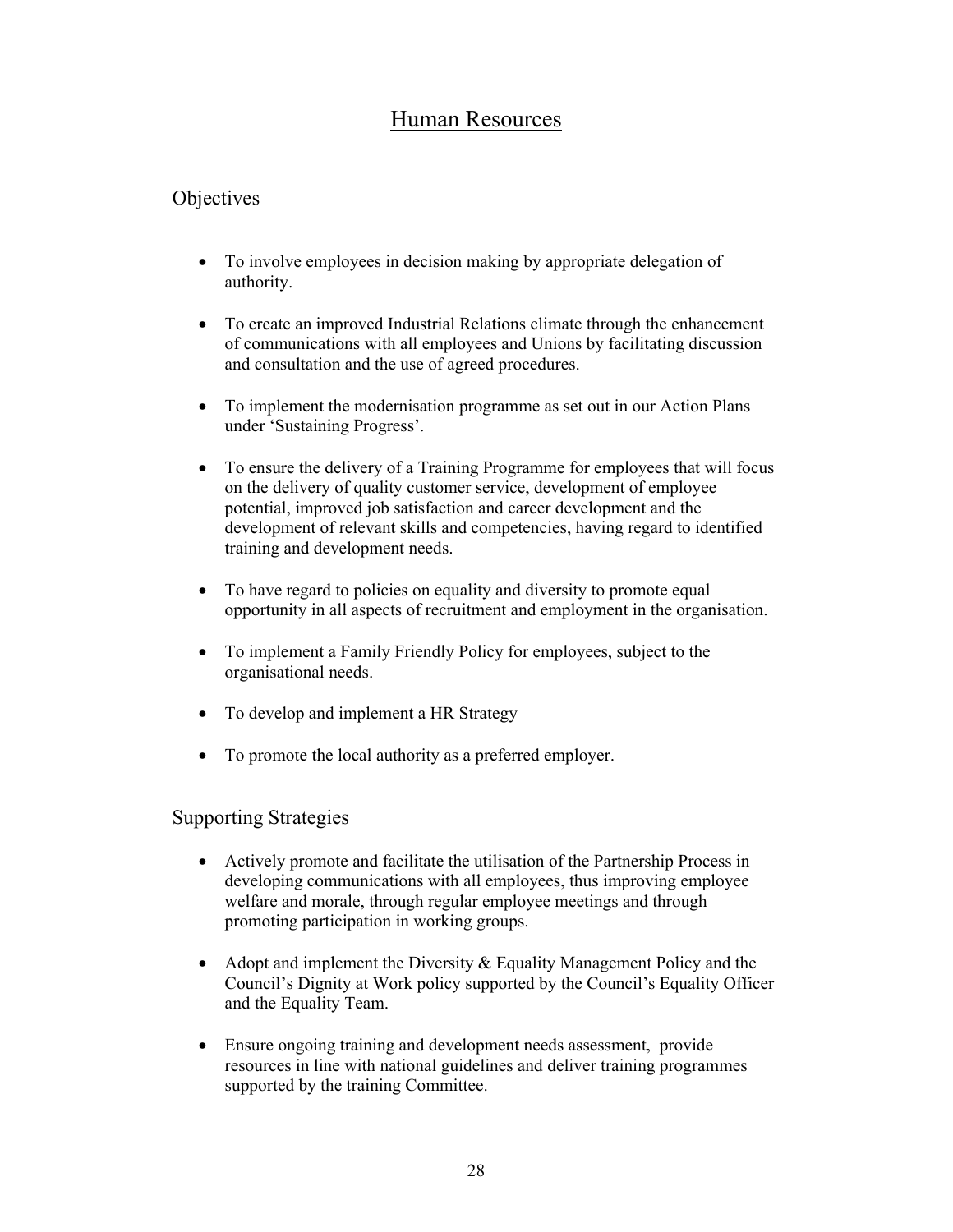- Having attained the FAS Excellence Through People Award within the time frame of the last Corporate Plan – to maintain this Award and to include all areas of South Tipperary Local Authorities in the process.
- Implement the various Family Friendly Policies such as Parental Leave, Work-Sharing, Term-Time Leave, Career Break Schemes.
- Ensure all employees are aware of the Council's Family Friendly Policies.
- Promote and facilitate cross-departmental discussion and consultation.
- To involve line managers in Human Resource management.
- Have regard to diversity and special needs in development of training programmes.
- Create an educational awareness programme in relation to careers in the local authority.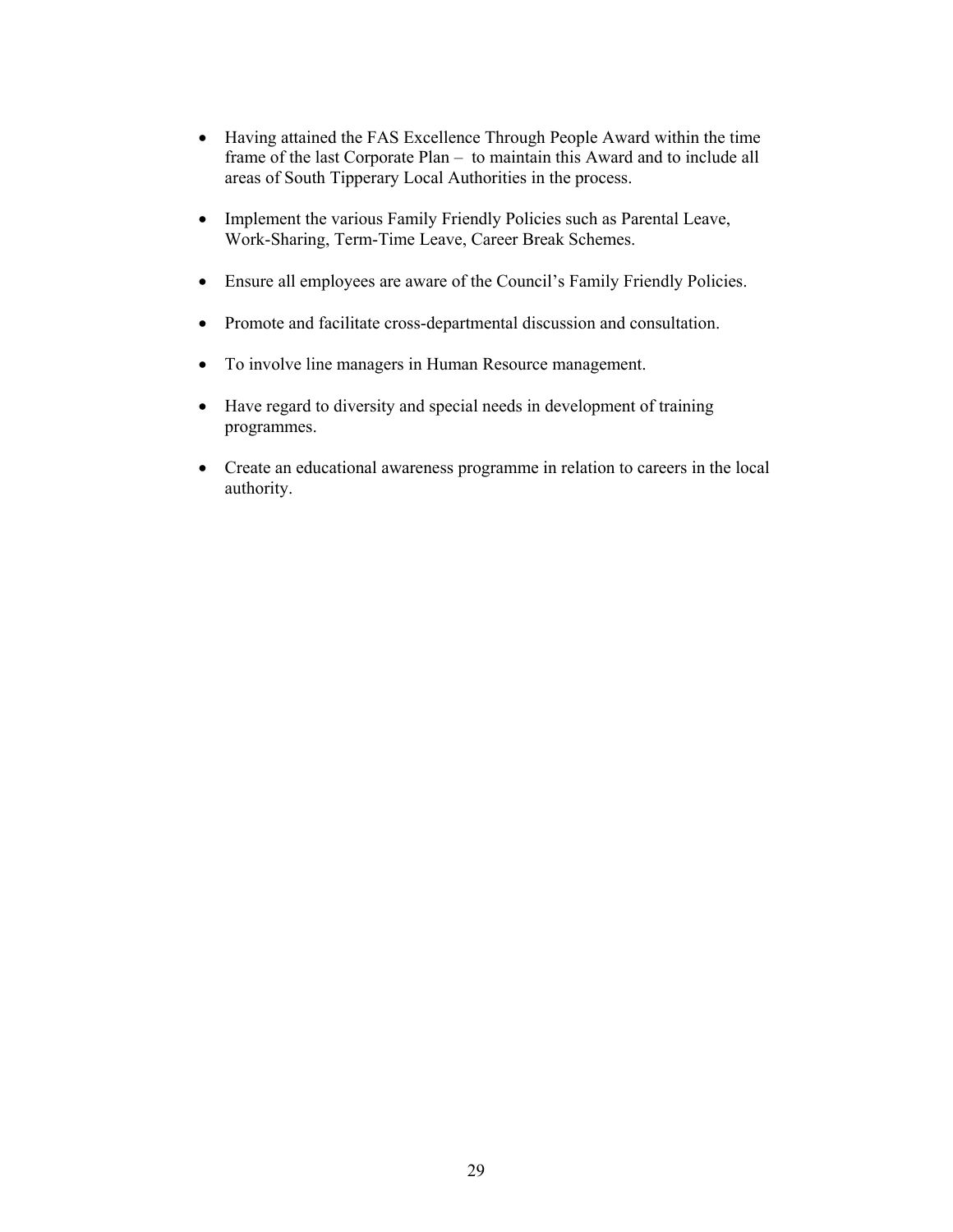# Information Systems

### **Objectives**

- To provide reliable, quality, innovative and cost effective information technology solutions to all staff, departments and elected representatives of South Tipperary Local Authorities.
- To foster and enhance the delivery of local government information services through the medium of information communication technologies.
- To ensure all staff have access to the appropriate IT applications, systems, supports and training requirements.
- To develop and implement management information systems that will make a positive contribution to the decision making process.

### Supporting Strategy

- Develop and implement an ICT strategy that underpins the objectives and strategies of the Corporate Plan.
- Initiate processes for the adoption, enhancement and delivery of systems and applications throughout the organisation.
- Instigate regular reviews with all sections on all aspects of information technology to address gaps, opportunities and threats and consult with and advise all departments accordingly.
- Collaborate with other local agencies and local authorities in initiatives that support the development of a knowledged based economy in the region.
- Review and assess the potential benefits of new technological development and their impact on the organisation.
- Promote the adoption and engagement of ICT both within and outside the organisation through training and dissemination of information on our websites
- Identify mechanisms that maximise the utilisation of the organisations telecommunications and network infrastructures.
- Actively promote and participate in e-government projects that deliver citizen services online.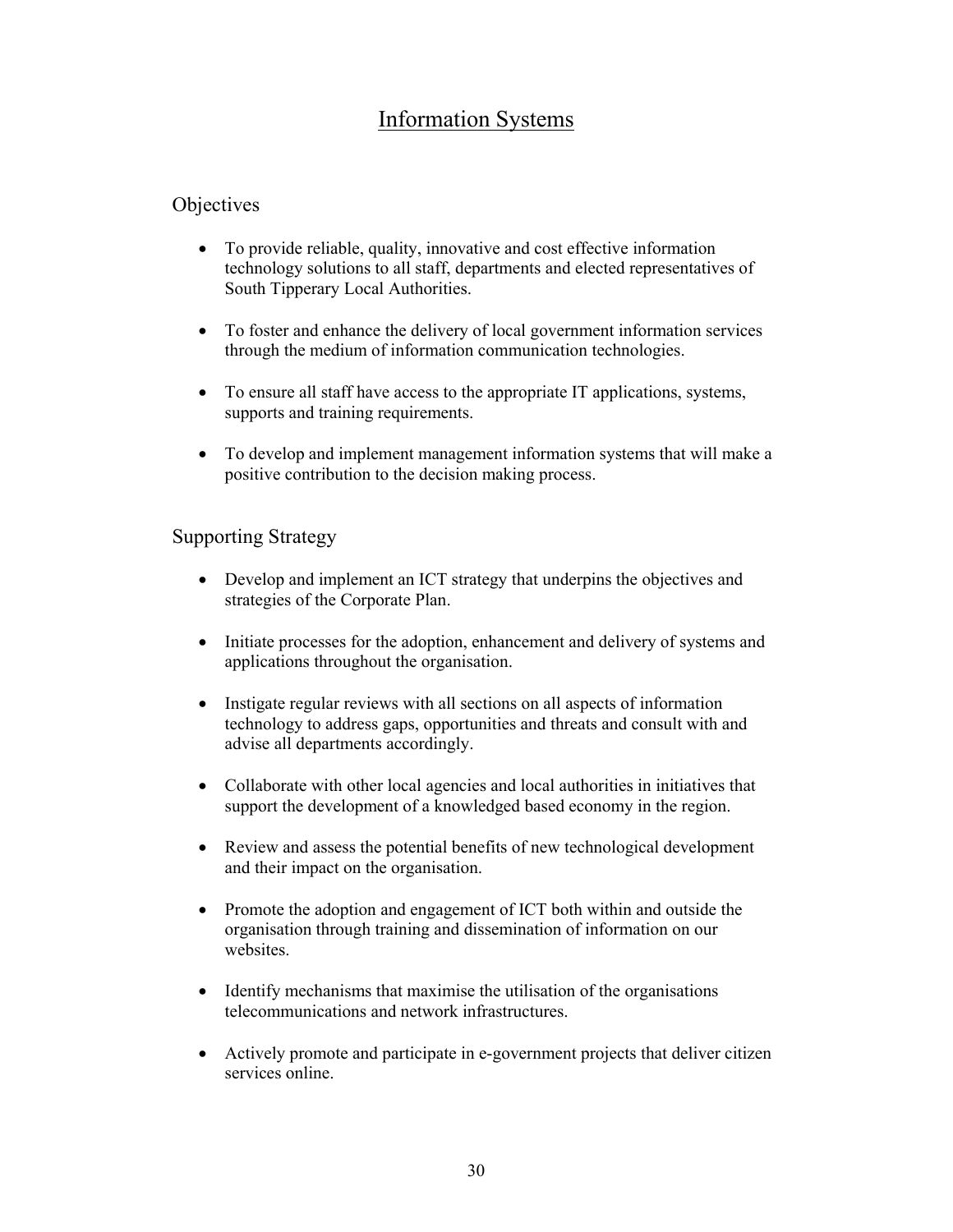### Finance

# **Objectives**

- To maximise the resources available to the Council and to ensure the most efficient and effective use of these resources.
- To promote sound financial management/responsibility throughout the organisation to ensure value for money.

- Ensure efficient collection methods of all income and facilitate the introduction of payment by credit card and other technological innovations.
- Monitor and control all income and expenditure and provide adequate management information to assist corporate decision making.
- Provide financial information systems to enable service providers to evaluate and be conscious of the efficient and effective use of resources.
- Maximise the resources available from the Department of the Environment Heritage and Local Government under the Needs and Resources Policy.
- Make available the required resources for the implementation of all value for money studies.
- Prompt issue/discharge of customer entitlements in accordance with the Prompt Payments of Accounts legislation.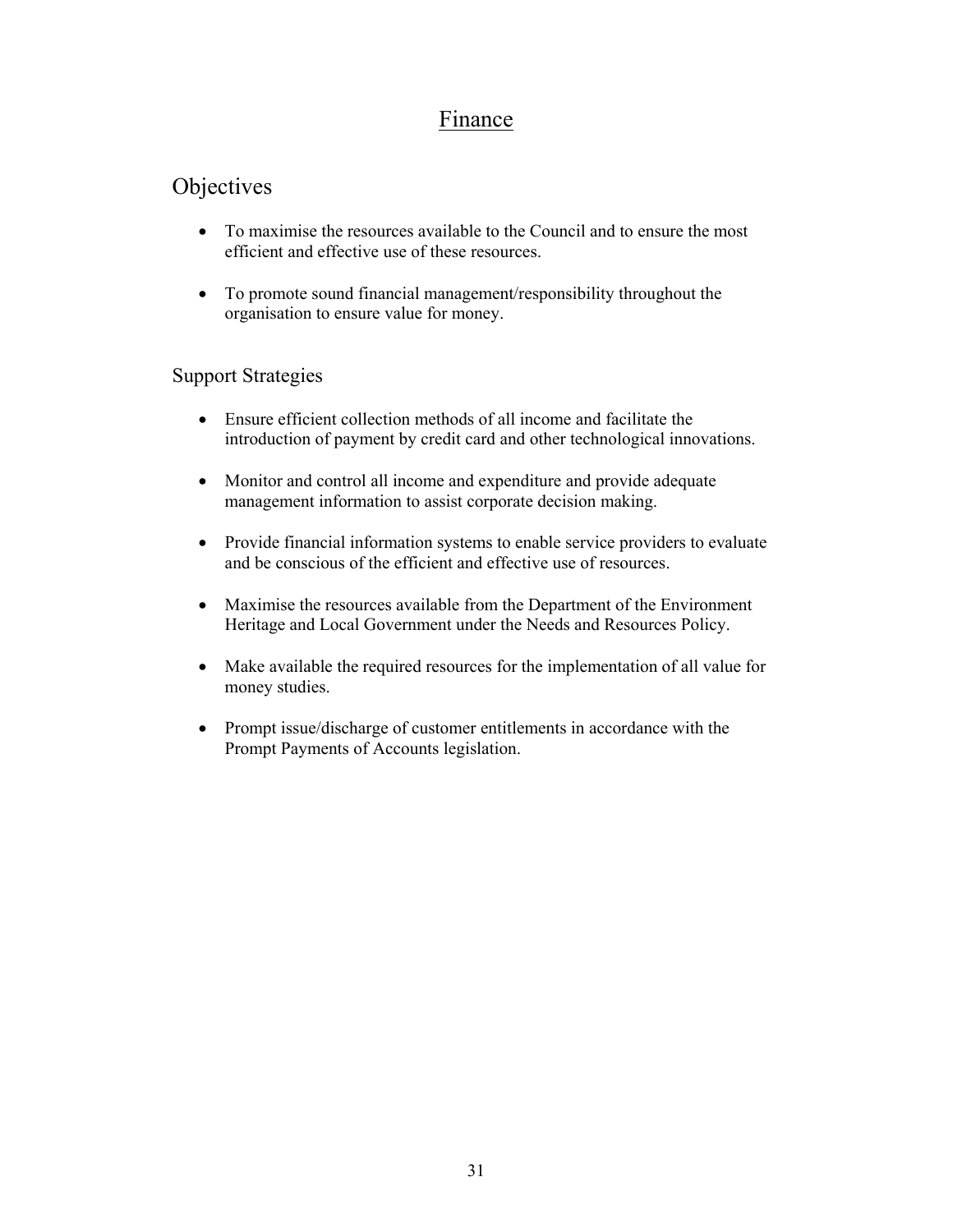# **Motor Taxation**

### Objectives

• To provide the general public with a courteous, efficient and accessible service for motor taxation and driving licences.

- Encourage the use of the free postal arrangements for motor tax renewal.
- Review communications and co-ordination with other agencies such as the Gardai and the Revenue Commissioners.
- Implement the National Vehicle Development File Project.
- Increase the use of Information Technology in relation to the driving licence function.